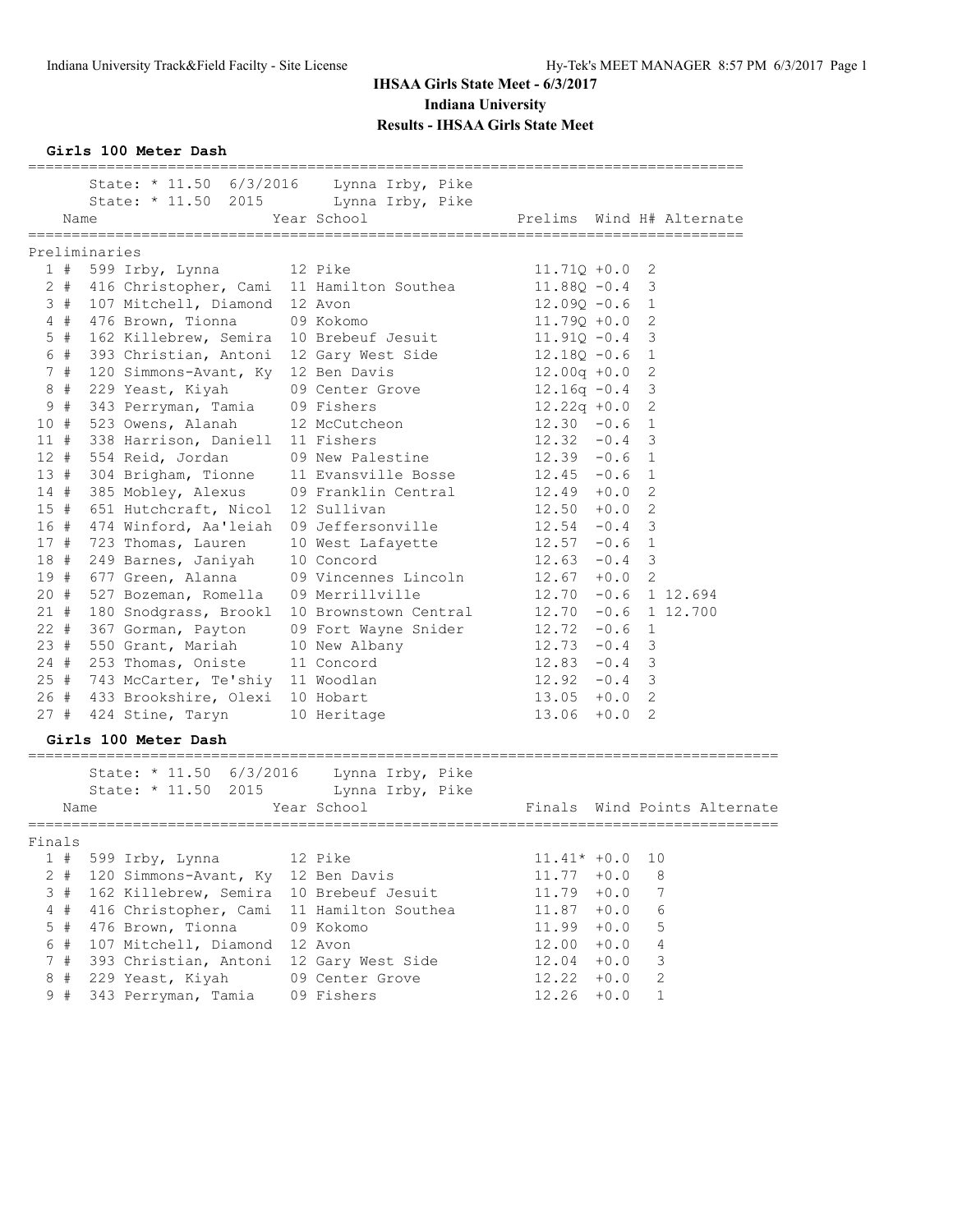**Girls 200 Meter Dash**

|        |               |                                               | State: * 23.12 1986 Maicel Malone, North Central Indpls                                                                      |                                                    |        |              |                              |
|--------|---------------|-----------------------------------------------|------------------------------------------------------------------------------------------------------------------------------|----------------------------------------------------|--------|--------------|------------------------------|
|        | Name          |                                               | Year School                                                                                                                  | Prelims Wind H# Alternate                          |        |              |                              |
|        |               |                                               |                                                                                                                              |                                                    |        |              |                              |
|        | Preliminaries |                                               |                                                                                                                              |                                                    |        |              |                              |
|        |               | 1 # 476 Brown, Tionna 09 Kokomo               |                                                                                                                              | $24.12Q + 0.0$ 1                                   |        |              |                              |
|        |               | 2 # 599 Irby, Lynna 12 Pike                   |                                                                                                                              | $24.130 - 0.5$                                     |        | 2            |                              |
|        |               | 3 # 120 Simmons-Avant, Ky 12 Ben Davis        |                                                                                                                              | $24.59Q - 1.1$                                     |        | 3            |                              |
|        |               |                                               | 4 # 162 Killebrew, Semira 10 Brebeuf Jesuit 24.200 +0.0                                                                      |                                                    |        | 1            |                              |
| $5$ #  |               |                                               | 683 Covington, Mikeis 10 Warren Central 24.330 -0.5                                                                          |                                                    |        | -2           |                              |
| 6#     |               | 523 Owens, Alanah                             | 12 McCutcheon                                                                                                                | 25.13Q -1.1                                        |        | 3            |                              |
| 7#     |               |                                               | 416 Christopher, Cami 11 Hamilton Southea                                                                                    | $24.31q + 0.0$ 1                                   |        |              |                              |
| 8#     |               | 343 Perryman, Tamia 09 Fishers                |                                                                                                                              | 25.19q −0.5<br>25.42q −0.5                         |        | $\mathbf{2}$ |                              |
| 9#     |               | $469$ Henry, Jhala                            | 12 Jeffersonville                                                                                                            |                                                    |        | 2            |                              |
| 10#    |               | 554 Reid, Jordan                              | 09 New Palestine                                                                                                             | $25.52 + 0.0$                                      |        | 1            |                              |
| 11#    |               | 249 Barnes, Janiyah 10 Concord                |                                                                                                                              | $25.53 + 0.0$                                      |        | 1            |                              |
| 12#    |               |                                               | 273 White, Savy 09 Crown Point 25.65 +0.0                                                                                    |                                                    |        | 1            |                              |
|        |               |                                               | 13 # 474 Winford, Aa'leiah 09 Jeffersonville                                                                                 | $25.67 -1.1$                                       |        | 3            |                              |
|        |               | 14 # 529 Coleman, Alysa                       | 11 Merrillville                                                                                                              | $25.69 - 0.5$                                      |        | 2            |                              |
| 15#    |               | 367 Gorman, Payton                            | 09 Fort Wayne Snider<br>12 Sullivan                                                                                          | $25.71 + 0.0 1$                                    |        |              |                              |
|        |               | 16 # 651 Hutchcraft, Nicol 12 Sullivan        |                                                                                                                              | $25.75 - 0.5$                                      |        | 2            |                              |
| 17#    |               | 230 Kunkel, Kayla                             | 11 Central Noble 25.89 +0.0                                                                                                  |                                                    |        | 1            |                              |
|        |               | 18 # 229 Yeast, Kiyah                         | 09 Center Grove 25.92 -0.5                                                                                                   |                                                    |        | 2            |                              |
|        |               |                                               |                                                                                                                              |                                                    |        |              |                              |
|        |               |                                               | 19 # 573 Meurer, Makinzi 10 North Knox<br>20 # 179 Sopitan, Joy 11 Brownsburg<br>21 # 385 Mobley, Alexus 09 Franklin Central | $25.95$ -1.1 3<br>$25.97$ -1.1 3<br>$26.07$ -1.1 3 |        |              |                              |
|        |               |                                               |                                                                                                                              |                                                    |        |              |                              |
| $22 +$ |               | 539 LeBlanc, Julia                            | 11 Mooresville $26.11 -1.1$                                                                                                  |                                                    |        | 3            |                              |
| 23#    |               |                                               | 295 Givens, Kayonna 09 East Chicago 26.18 -1.1                                                                               |                                                    |        | 3            |                              |
|        |               |                                               | 24 # 300 Bailey, Alayna 12 Elkhart Memorial 26.32 -0.5                                                                       |                                                    |        | 2            |                              |
|        |               |                                               | $25$ # 425 Burns, Jenna 10 Heritage Hills $26.39$ -1.1 3                                                                     |                                                    |        |              |                              |
|        |               | 26 # 302 Bailey, Kiara                        | 12 Evansville Bosse                                                                                                          | $27.15 -0.5$ 2                                     |        |              |                              |
| 27#    |               | 371 Chapman, Anah                             | 10 Fort Wayne Wayne                                                                                                          | $27.78$ +0.0 1                                     |        |              |                              |
|        |               | Girls 200 Meter Dash                          |                                                                                                                              |                                                    |        |              |                              |
|        |               | ================================              |                                                                                                                              |                                                    |        |              |                              |
|        |               |                                               | State: * 23.12 1986 Maicel Malone, North Central Indpls                                                                      |                                                    |        |              |                              |
|        | Name          |                                               | Year School                                                                                                                  |                                                    |        |              | Finals Wind Points Alternate |
| Finals |               | ================                              |                                                                                                                              |                                                    |        |              |                              |
|        |               | 12 Pike<br>$1$ # 599 Irby, Lynna              |                                                                                                                              | $23.41 - 0.4$                                      |        | 10           |                              |
|        |               | 2 # 683 Covington, Mikeis 10 Warren Central   |                                                                                                                              | 24.06                                              | $-0.4$ | 8            |                              |
|        |               | 3 # 120 Simmons-Avant, Ky 12 Ben Davis        |                                                                                                                              | $24.36 - 0.4$ 7                                    |        |              |                              |
|        |               | 4 # 476 Brown, Tionna                         | 09 Kokomo                                                                                                                    | $24.64 - 0.4$                                      |        | 6            |                              |
|        |               | 5 # 162 Killebrew, Semira 10 Brebeuf Jesuit   |                                                                                                                              | $24.81 - 0.4$                                      |        | $-5$         |                              |
|        |               | 6 # 416 Christopher, Cami 11 Hamilton Southea |                                                                                                                              | $24.85 - 0.4$ 4                                    |        |              |                              |
|        |               | 7 # 523 Owens, Alanah                         | 12 McCutcheon                                                                                                                | $25.34 -0.4$                                       |        | 3            |                              |
|        |               | 8 # 343 Perryman, Tamia                       | 09 Fishers                                                                                                                   | $25.85 - 0.4$                                      |        | 2            |                              |
| 9#     |               | 469 Henry, Jhala                              | 12 Jeffersonville                                                                                                            | $26.12 - 0.4$                                      |        | $\mathbf{1}$ |                              |
|        |               |                                               |                                                                                                                              |                                                    |        |              |                              |
|        |               | Girls 400 Meter Dash                          |                                                                                                                              |                                                    |        |              |                              |
|        |               | State: * 52.42 1986                           | Maicel Malone, North Central Indpls                                                                                          |                                                    |        |              |                              |
|        | Name          |                                               | Year School                                                                                                                  |                                                    |        |              | Finals H# Points Alternate   |

| Name |                                             | Year School |            | Finals H# Points Alternate |  |
|------|---------------------------------------------|-------------|------------|----------------------------|--|
|      |                                             |             |            |                            |  |
|      | 1 # 599 Irby, Lynna 12 Pike                 |             | 53.81 3 10 |                            |  |
|      | 2 # 393 Christian, Antoni 12 Gary West Side |             | 54.74 3 8  |                            |  |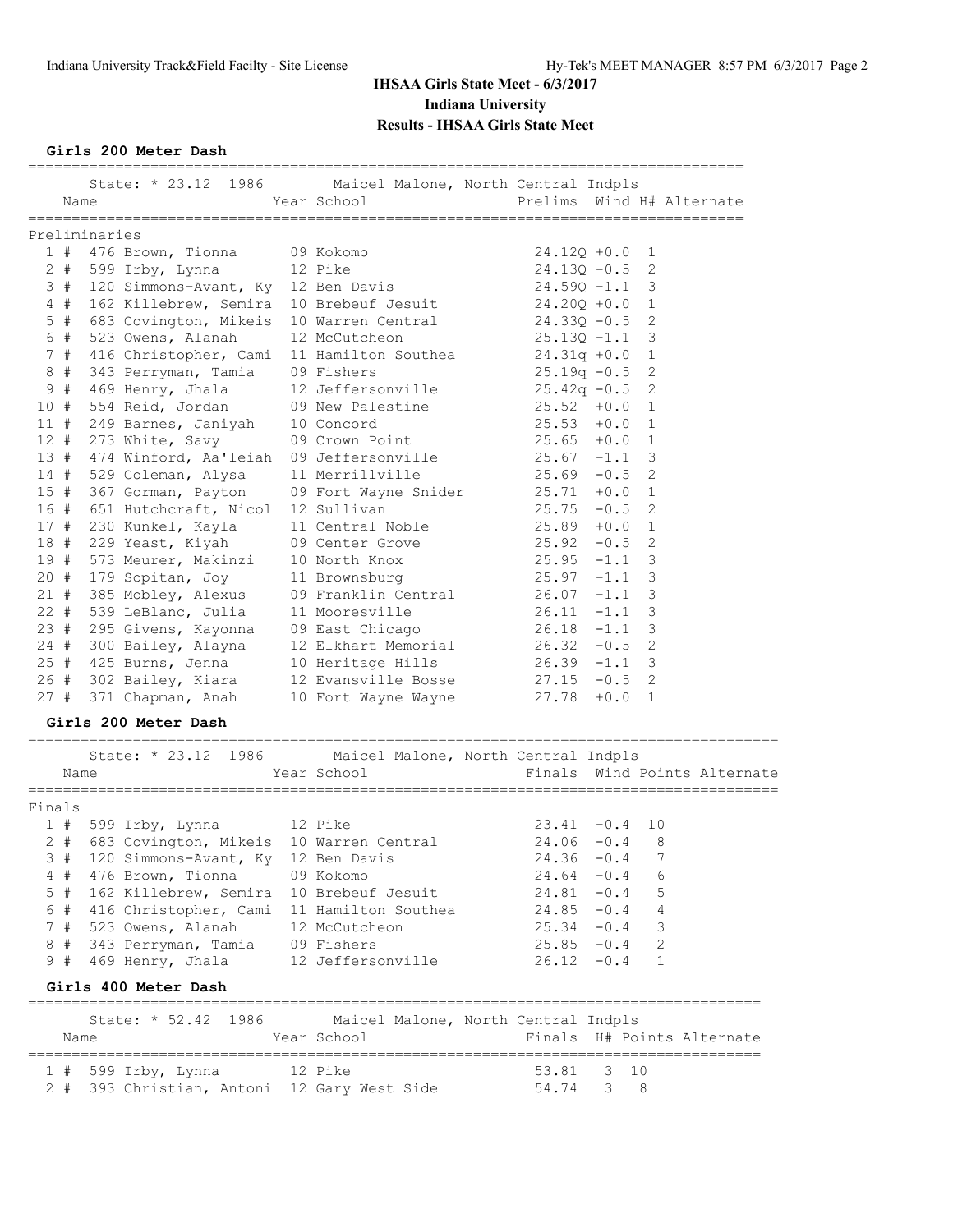#### **....Girls 400 Meter Dash**

| 3#    |                                        | 567 Jones, Courtney 12 North Central                                                                     | 55.44              | 3              | 7              |
|-------|----------------------------------------|----------------------------------------------------------------------------------------------------------|--------------------|----------------|----------------|
|       |                                        | 4 # 683 Covington, Mikeis 10 Warren Central                                                              | 56.02              | $\mathcal{E}$  | 6              |
| $5$ # |                                        | 364 Phillips, Breanna 12 Fort Wayne Northrop                                                             | 56.50              | $\mathcal{E}$  | 5              |
| 6 #   | 194 Hune, Reagan                       | 10 Carmel                                                                                                | 56.70              | $\mathcal{S}$  | $\overline{4}$ |
| 7#    |                                        | 451 Dietrick, Katie 10 Bishop Chatard                                                                    | 56.81              | $\overline{2}$ | 3              |
| $8$ # |                                        | 555 Anderson, Maria 10 Noblesville 57.21                                                                 |                    | $\mathcal{S}$  | $\overline{2}$ |
| 9 #   |                                        | 690 Johnson, Dejah 12 Warren Central 57.33                                                               |                    | 2              | $\mathbf{1}$   |
|       |                                        | 10 # 595 Hunter, Iyanla 10 Perry Meridian 57.62                                                          |                    | $\mathcal{E}$  |                |
|       | 11 # 737 Ernsberger, Aleka 09 Westview |                                                                                                          | 57.64              | 2              |                |
|       | 12 # 435 Edwards, Lauren 12 Hobart     |                                                                                                          | 57.78<br>57.97     | $\mathbf{1}$   |                |
|       | 13 # 252 Hudson, Jasmine 10 Concord    |                                                                                                          |                    | $\overline{2}$ |                |
|       |                                        | 14 # 360 Irby, Jo'Deci 10 Fort Wayne Northrop 58.28<br>15 # 420 Sydnor, Tierra 10 Hamilton Southea 58.63 |                    | 2              |                |
|       |                                        |                                                                                                          |                    | 2              |                |
|       |                                        | 16 # 592 Bargue, Hannah 09 Perry Meridian                                                                | 58.71              | 2              |                |
|       |                                        | 17 # 402 Anderson, Hanna 11 Greenwood Community 58.84                                                    |                    | 2              |                |
|       | 18 # 610 Crawford, Rachel 12 Plymouth  |                                                                                                          | 58.90              | $\mathbf{1}$   |                |
|       |                                        | 19 # 553 Crowder, Victoria 10 New Palestine 59.28                                                        |                    | $\overline{2}$ |                |
|       | 20 # 215 Prasad, Sunada 12 Castle      |                                                                                                          | $59.34$<br>$59.61$ | $\mathbf{1}$   |                |
|       | 21 # 590 Pennix, Jemmia 10 Penn        |                                                                                                          |                    | $\mathbf{1}$   |                |
|       |                                        | 22 # 649 Cole, Taylor 11 Southwestern 59.77                                                              |                    | $\mathbf{1}$   |                |
|       |                                        | 23 # 469 Henry, Jhala 12 Jeffersonville 59.78                                                            |                    | $\mathbf{1}$   |                |
|       |                                        | 24 # 614 Jones-taylor, Ave 10 Princeton Community 1:00.10                                                |                    | $\mathbf{1}$   |                |
|       |                                        | 25 # 578 Siples, Eden 10 Northview                                                                       | 1:00.22            | $\mathbf{1}$   |                |
|       |                                        | 26 # 308 Brown, Emma 11 Evansville Central                                                               | 1:00.39            | $\mathbf{1}$   |                |
|       |                                        | 27 # 529 Coleman, Alysa 11 Merrillville                                                                  | 1:01.73            | 3              |                |

**Girls 800 Meter Run**

==================================================================================== State: \* 2:07.91 2011 Brittany Neeley, Eastern Greentown Name Year School Finals H# Points Alternate ==================================================================================== 1 # 608 Kiser, Madison 12 Pioneer 2:11.96 2 10 1:05.927 (1:05.927) 2:11.951 (1:06.024) 2 # 332 Sievern, Claire 10 EV Reitz Memoria 2:12.54 2 8 1:06.332 (1:06.332) 2:12.534 (1:06.202) 3 # 579 Stutsman, Erica 11 Northwood 2:13.21 2 7 1:06.386 (1:06.386) 2:13.202 (1:06.816) 4 # 178 Rinehart, Lauren 09 Brownsburg 2:13.41 2 6 1:05.937 (1:05.937) 2:13.408 (1:07.471) 5 # 163 Modrall, Katherin 11 Brebeuf Jesuit 2:13.91 2 5 1:06.539 (1:06.539) 2:13.908 (1:07.369) 6 # 339 Lapsley, Kamya 11 Fishers 2:14.41 2 4 1:06.626 (1:06.626) 2:14.410 (1:07.784) 7 # 627 Barker, Jenna 11 Seton Catholic 2:14.70 2 3 1:06.230 (1:06.230) 2:14.693 (1:08.463) 8 # 441 Dvorak, Julia 09 Homestead 2:14.85 2 2 1:06.496 (1:06.496) 2:14.841 (1:08.345) 9 # 640 Sullivan, Erin 12 Southport 2:15.51 2 1 1:06.406 (1:06.406) 2:15.508 (1:09.102) 10 # 588 Macleod, Ashleigh 12 Penn 2:15.78 2 1:06.130 (1:06.130) 2:15.773 (1:09.643) 11 # 746 Ellis, Angelina 12 Zionsville 2:16.72 2 1:06.801 (1:06.801) 2:16.715 (1:09.914) 12 # 695 Tyler, Tiler 12 Warren Central 2:17.15 2 1:05.799 (1:05.799) 2:17.143 (1:11.344)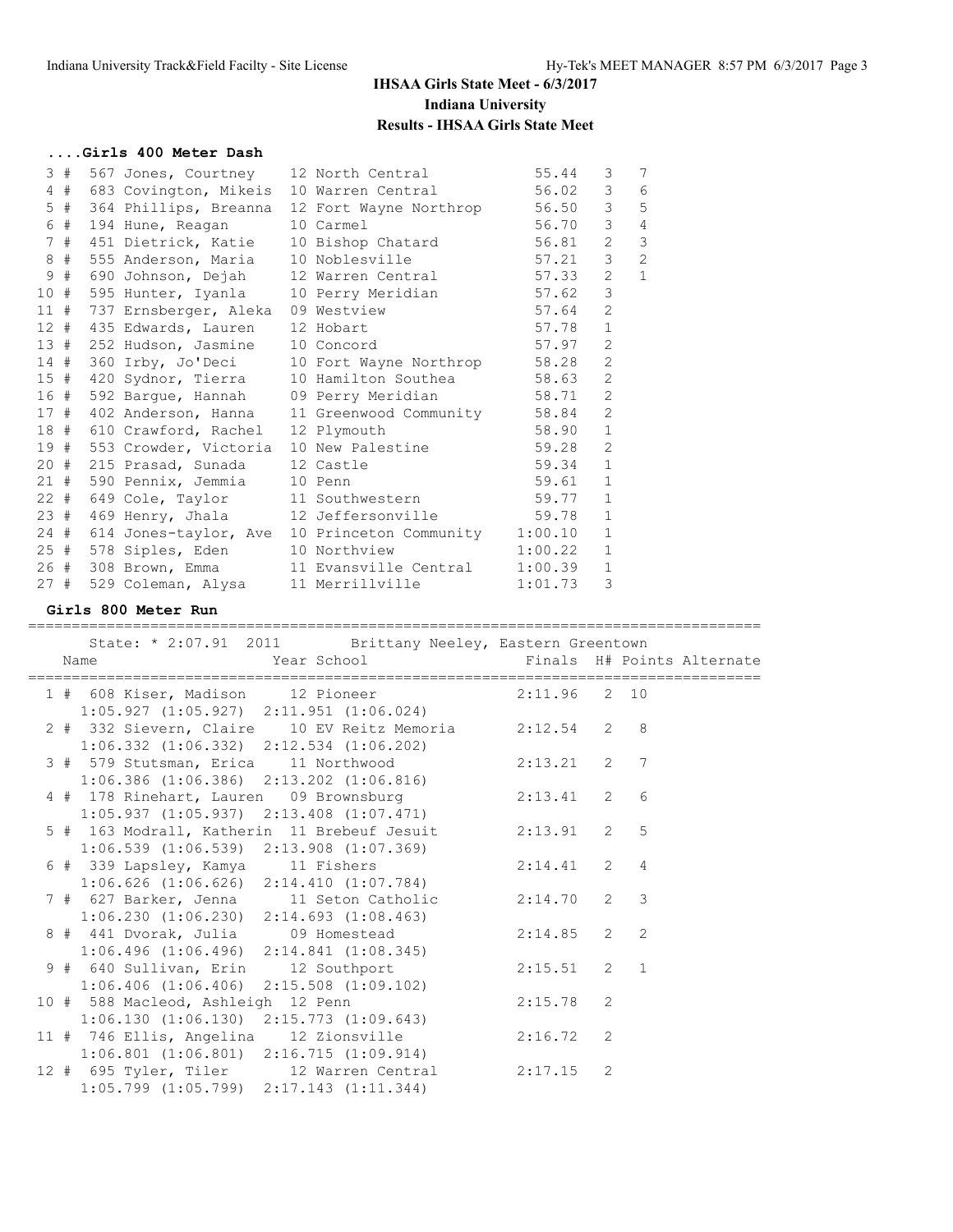=================================================================================

| Girls 800 Meter Run                                                                   |         |              |
|---------------------------------------------------------------------------------------|---------|--------------|
| 13 # 587 Jankowski, Emma 12 Penn                                                      | 2:17.53 | 2            |
| $1:07.109$ $(1:07.109)$ $2:17.528$ $(1:10.419)$                                       |         |              |
| 14 # 269 Russin, Maddie 09 Crown Point 2:18.49                                        |         | $\mathbf{1}$ |
| $1:09.302$ $(1:09.302)$ $2:18.484$ $(1:09.182)$                                       |         |              |
| 15 # 561 Sharples-Gordon, 12 Noblesville                                              | 2:18.97 | $\mathbf{1}$ |
| $1:08.795$ $(1:08.795)$ $2:18.969$ $(1:10.174)$                                       |         |              |
| 16 # 139 Galuska, Toudora 11 Bloomington South                                        | 2:20.55 | $\mathbf{1}$ |
| $1:09.033$ $(1:09.033)$ $2:20.544$ $(1:11.511)$                                       |         |              |
| 17 # 207 Hathaway, Meagan 10 Carroll (Fw) 2:21.12                                     |         | $\mathbf{1}$ |
| $1:10.375$ $(1:10.375)$ $2:21.118$ $(1:10.743)$                                       |         |              |
| 18 # 462 Gallagher, Annie 11 Cathedral                                                | 2:21.44 | $\mathbf{1}$ |
| $1:08.629$ $(1:08.629)$ $2:21.438$ $(1:12.809)$                                       |         |              |
| 19 # 346 Barba, Faith 11 Floyd Central 2:22.00                                        |         | $\mathbf{1}$ |
| $1:09.799$ $(1:09.799)$ $2:22.000$ $(1:12.201)$                                       |         |              |
| 20 # 675 Gilliana, Ava 09 Valparaiso<br>1:09.539 (1:09.539) 2:22.184 (1:12.645)       | 2:22.19 | $\mathbf{1}$ |
|                                                                                       |         |              |
| 21 # 382 Hoover, Kaylor 12 Franklin Central 2:22.30                                   |         | $\mathbf{1}$ |
| $1:08.187$ $(1:08.187)$ $2:22.295$ $(1:14.108)$                                       |         |              |
| 22 # 283 Smith, Aiden 11 Dekalb                                                       | 2:22.39 | $\mathbf{1}$ |
| $1:10.576$ $(1:10.576)$ $2:22.381$ $(1:11.805)$                                       |         |              |
| 23 # 742 Bartley, Chloe 12 Wood Memorial                                              | 2:24.43 | $\mathbf{1}$ |
| $1:10.114$ $(1:10.114)$ $2:24.428$ $(1:14.314)$                                       |         |              |
| 24 # 515 James, Annalise 10 Lowell                                                    | 2:24.82 | $\mathbf{1}$ |
| $1:10.268$ $(1:10.268)$ $2:24.817$ $(1:14.549)$                                       |         |              |
| 25 # 508 Dean, Grace 10 Lawrence North                                                | 2:25.62 | $\mathbf{2}$ |
| $1:07.363$ $(1:07.363)$ $2:25.618$ $(1:18.255)$                                       |         |              |
| 26 # 255 Barger, Breanna<br>12 Crothersville                                          | 2:27.43 | $\mathbf 1$  |
| $1:10.894$ $(1:10.894)$ $2:27.421$ $(1:16.527)$                                       |         | $\mathbf{1}$ |
| 27 # 629 Collins, Jacy 09 Shakamak<br>$1:10.844$ $(1:10.844)$ $2:30.579$ $(1:19.735)$ | 2:30.58 |              |
|                                                                                       |         |              |

### **Girls 1600 Meter Run**

|  | State: * 4:43.46 2011 Waverly Neer, Culver Acade | Name    vear School    George    Vear School    Service    School    Service    School    Service    School    S |  |
|--|--------------------------------------------------|------------------------------------------------------------------------------------------------------------------|--|
|  |                                                  | 1 # 396 Wilson, Emma 10 Greencastle 4:56.34 10                                                                   |  |
|  |                                                  | $2:30.169$ (2:30.169) 3:45.129 (1:14.960) 4:56.332 (1:11.203)                                                    |  |
|  |                                                  | 2 # 102 Korte, Josey 12 Angola 4:57.69 8                                                                         |  |
|  |                                                  | $2:30.792$ (2:30.792) 3:45.626 (1:14.834) 4:57.686 (1:12.060)                                                    |  |
|  |                                                  |                                                                                                                  |  |
|  |                                                  | $2:31.392$ (2:31.392) 3:47.869 (1:16.477) 4:59.866 (1:11.997)                                                    |  |
|  |                                                  | 4 # 580 Hornocker, Margo 11 Oak Hill 5:00.54 6                                                                   |  |
|  |                                                  | $2:31.552$ (2:31.552) 3:48.095 (1:16.543) 5:00.532 (1:12.437)                                                    |  |
|  |                                                  | 5 # 411 Slamkowski, Megan 12 Guerin Catholic 5:01.24 5                                                           |  |
|  |                                                  | $2:30.709$ $(2:30.709)$ $3:46.816$ $(1:16.107)$ $5:01.232$ $(1:14.416)$                                          |  |
|  |                                                  | 6 # 333 Warren, Presley 11 EV Reitz Memoria 5:02.10 4                                                            |  |
|  |                                                  | $2:30.993$ $(2:30.993)$ $3:47.594$ $(1:16.601)$ $5:02.092$ $(1:14.498)$                                          |  |
|  |                                                  | 7 # 699 Beckham, Mia 11 Warsaw Community 5:02.30 3                                                               |  |
|  |                                                  | $2:30.566$ (2:30.566) $3:47.275$ (1:16.709) $5:02.296$ (1:15.021)                                                |  |
|  |                                                  | 8 # 206 Green, Abby 10 Carroll (Fw) 5:02.44 2                                                                    |  |
|  |                                                  | $2:31.868$ $(2:31.868)$ $3:48.211$ $(1:16.343)$ $5:02.437$ $(1:14.226)$                                          |  |
|  |                                                  | 9 # 184 Anderson, Rachel 12 Carmel 5:03.46 1                                                                     |  |
|  |                                                  | $2:31.313$ $(2:31.313)$ $3:48.411$ $(1:17.098)$ $5:03.455$ $(1:15.044)$                                          |  |
|  |                                                  |                                                                                                                  |  |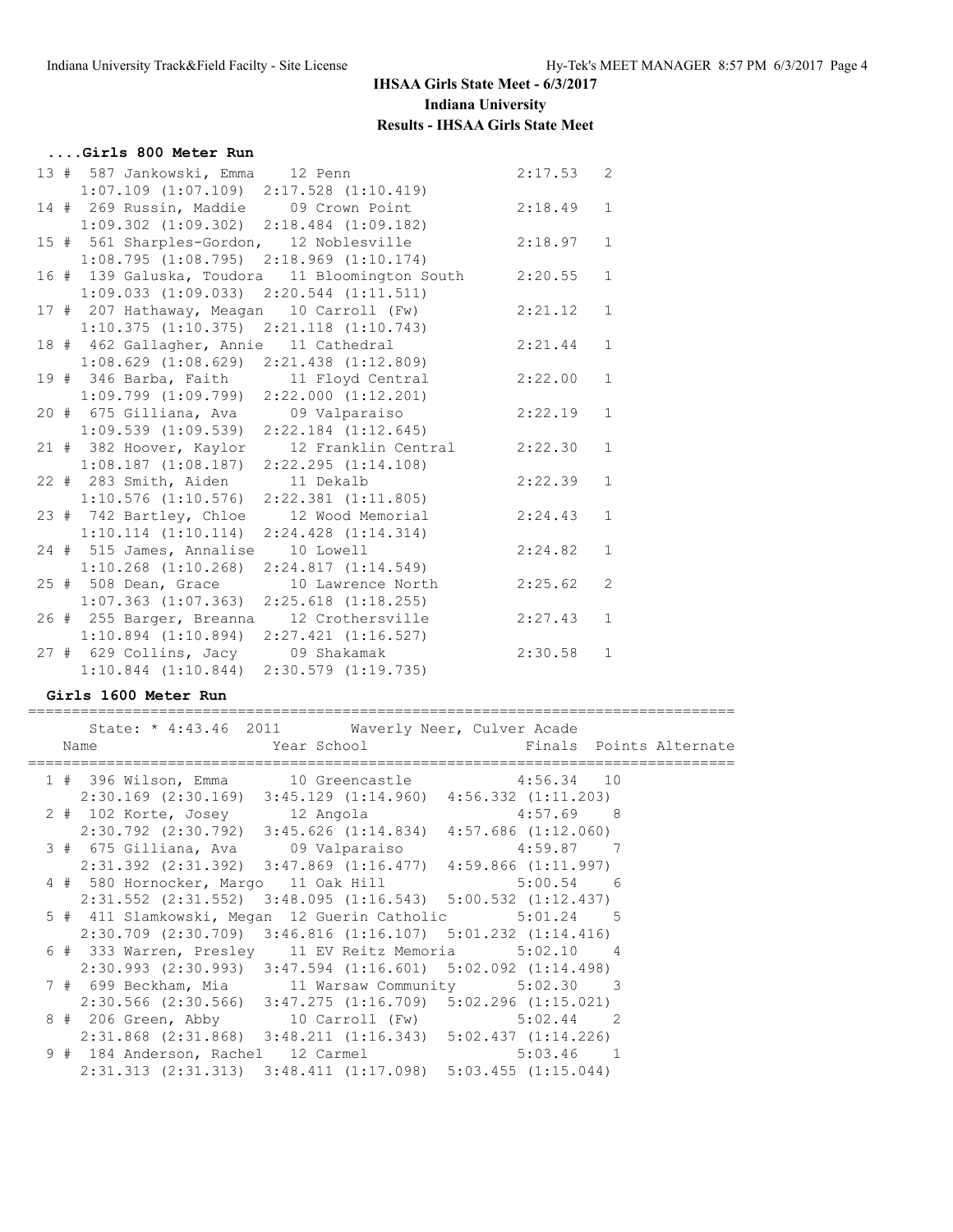### **....Girls 1600 Meter Run**

|        | 10 # 560 Little, Abigail 11 Noblesville                     |                                                 | 5:04.01                 |
|--------|-------------------------------------------------------------|-------------------------------------------------|-------------------------|
|        | 2:31.287 (2:31.287) 3:49.619 (1:18.332) 5:04.003 (1:14.384) |                                                 |                         |
|        | 11 # 440 Distelrath, Madis 12 Homestead                     |                                                 | 5:07.07                 |
|        | 2:31.790(2:31.790)                                          | $3:49.192$ $(1:17.402)$ $5:07.067$ $(1:17.875)$ |                         |
|        | 12 # 301 Dyer, Morgan                                       | 09 Elkhart Memorial 5:07.55                     |                         |
|        | $2:32.173$ $(2:32.173)$                                     | $3:51.926$ $(1:19.753)$                         | $5:07.542$ $(1:15.616)$ |
|        | 13 # 508 Dean, Grace                                        | 10 Lawrence North 5:10.05                       |                         |
|        | $2:31.568$ $(2:31.568)$                                     | $3:50.767$ $(1:19.199)$ $5:10.042$ $(1:19.275)$ |                         |
|        | 14 # 615 Keesling, Leah                                     | 09 Randolph Southern 5:12.78                    |                         |
|        | $2:34.772$ $(2:34.772)$                                     | 3:54.360 (1:19.588) 5:12.773 (1:18.413)         |                         |
|        | 15 # 628 Chase, Ashton                                      | 10 Seymour                                      | 5:13.65                 |
|        | $2:35.232$ $(2:35.232)$                                     | $3:56.489$ $(1:21.257)$                         | $5:13.649$ $(1:17.160)$ |
|        | 16 # 515 James, Annalise                                    | 10 Lowell                                       | 5:14.13                 |
|        | $2:35.211$ $(2:35.211)$                                     | $3:58.781$ $(1:23.570)$                         | $5:14.128$ $(1:15.347)$ |
|        | 17 # 187 Dalton, Maddie                                     | 11 Carmel                                       | 5:15.41                 |
|        | $2:32.001$ $(2:32.001)$                                     | $3:51.121$ $(1:19.120)$                         | $5:15.402$ $(1:24.281)$ |
|        | 18 # 552 Casner, Kaylin                                     | 09 New Palestine                                | 5:15.79                 |
|        | $2:33.172$ $(2:33.172)$                                     | 3:55.340(1:22.168)                              | $5:15.790$ $(1:20.450)$ |
|        | 19 # 274 Wylie, Hannah                                      | 11 Crown Point                                  | 5:16.99                 |
|        | $2:32.952$ $(2:32.952)$                                     | $3:54.588$ $(1:21.636)$                         | 5:16.985(1:22.397)      |
|        | 20 # 310 Sale, Hannah                                       | 09 EV FJ Reitz 5:19.32                          |                         |
|        | $2:35.151$ $(2:35.151)$                                     | 3:58.066 (1:22.915) 5:19.316 (1:21.250)         |                         |
|        | 21 # 386 Reedus, Jada                                       | 10 Franklin Central 5:23.69                     |                         |
|        | $2:38.355$ $(2:38.355)$                                     | $4:05.482$ $(1:27.127)$                         | $5:23.687$ $(1:18.205)$ |
|        | 22 # 137 deSouza, Zarya                                     | 12 Bloomington South                            | 5:25.24                 |
|        | $2:36.898$ $(2:36.898)$                                     | $4:02.487$ $(1:25.589)$                         | $5:25.233$ $(1:22.746)$ |
|        | 23 # 751 Rigg, Sophia                                       | 11 Zionsville                                   | 5:25.90                 |
|        | $2:32.660$ $(2:32.660)$                                     | $3:55.256$ $(1:22.596)$                         | $5:25.899$ $(1:30.643)$ |
|        | 24 # 220 Clark, Valerie                                     | 12 Center Grove                                 | 5:26.40                 |
|        | $2:39.093$ $(2:39.093)$                                     | $4:05.762$ $(1:26.669)$                         | 5:26.399 (1:20.637)     |
|        | 25 # 153 Barker, Haley                                      | 11 Boonville                                    | 5:28.66                 |
|        | $2:37.939$ $(2:37.939)$                                     | $4:04.869$ $(1:26.930)$                         | $5:28.651$ $(1:23.782)$ |
|        | 26 # 159 Gallagher, Mikayl 11 Brebeuf Jesuit 5:31.59        |                                                 |                         |
|        | $2:38.136$ $(2:38.136)$                                     | 4:05.823(1:27.687)                              | $5:31.585$ $(1:25.762)$ |
| $--$ # | 518 Bedke, Rae                                              | 12 Manchester                                   | <b>DNF</b>              |

### **Girls 3200 Meter Run**

|  | State: * 10:11.20 2015                          |                         | Anna Rohrer, Mishawaka                           |
|--|-------------------------------------------------|-------------------------|--------------------------------------------------|
|  | Name                                            | Year School             | Finals Points Alternate                          |
|  |                                                 |                         |                                                  |
|  | 1 # 396 Wilson, Emma                            | 10 Greencastle          | $10:43.94$ 10                                    |
|  | $1:16.212$ $(1:16.212)$                         | $2:37.880$ $(1:21.668)$ | $4:01.439$ $(1:23.559)$ $5:25.828$ $(1:24.389)$  |
|  | $6:48.911$ $(1:23.083)$                         | $8:12.336$ $(1:23.425)$ | $9:31.051$ $(1:18.715)$ $10:43.931$ $(1:12.880)$ |
|  | 2 # 493 Riehle, Shelby                          | 10 LaPorte              | 10:44.24<br>- 8                                  |
|  | $1:16.418$ $(1:16.418)$                         | 2:38.131(1:21.713)      | $4:01.482$ $(1:23.351)$ $5:25.837$ $(1:24.355)$  |
|  | 6:49.135(1:23.298)                              | $8:12.432$ $(1:23.297)$ | $9:31.134$ $(1:18.702)$ $10:44.240$ $(1:13.106)$ |
|  | $3$ # $345$ Wai, Miya                           | 10 Fishers              | 10:48.38<br>7                                    |
|  | 1:16.606(1:16.606)                              | $2:38.384$ $(1:21.778)$ | $4:01.946$ $(1:23.562)$ $5:26.398$ $(1:24.452)$  |
|  | $6:49.404$ $(1:23.006)$                         | $8:12.624$ $(1:23.220)$ | $9:31.349$ $(1:18.725)$ $10:48.377$ $(1:17.028)$ |
|  | 4 # 674 Ferngren, Logan                         | 11 Valparaiso           | $10:50.67$ 6                                     |
|  | $1:16.551$ $(1:16.551)$                         | $2:38.284$ $(1:21.733)$ | $4:01.883$ $(1:23.599)$ $5:26.055$ $(1:24.172)$  |
|  | $6:49.200$ $(1:23.145)$ $8:13.424$ $(1:24.224)$ |                         | $9:38.337$ $(1:24.913)$ $10:50.664$ $(1:12.327)$ |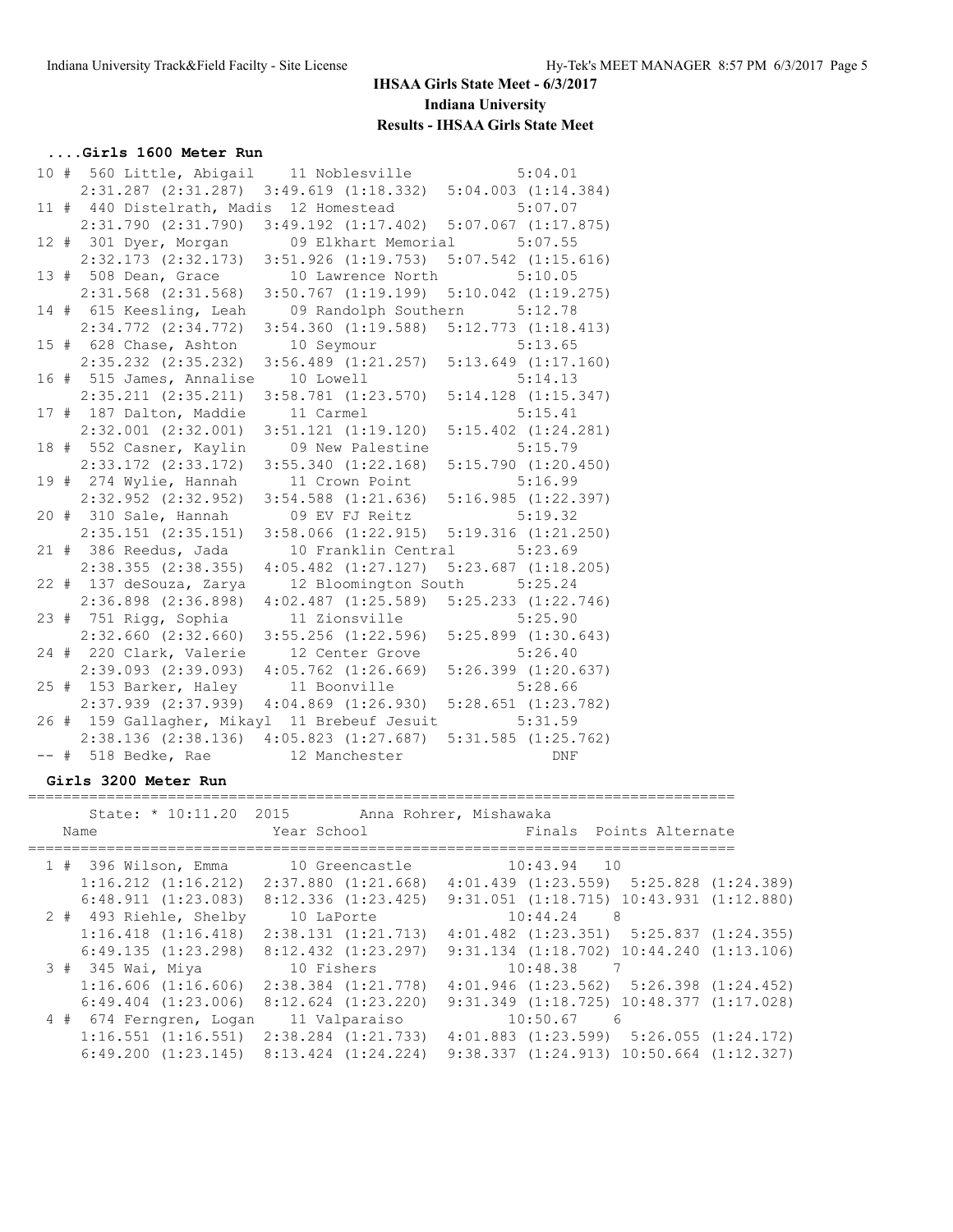### **IHSAA Girls State Meet - 6/3/2017 Indiana University**

**Results - IHSAA Girls State Meet**

# **....Girls 3200 Meter Run**

|  | 5 # 189 Geisler, Christin 12 Carmel                                                               |                                                               | $10:51.88$ 5                                                                                |  |
|--|---------------------------------------------------------------------------------------------------|---------------------------------------------------------------|---------------------------------------------------------------------------------------------|--|
|  | 1:15.755 (1:15.755) 2:37.672 (1:21.917) 4:01.351 (1:23.679) 5:25.772 (1:24.421)                   |                                                               |                                                                                             |  |
|  | $6:48.968$ $(1:23.196)$ $8:15.508$ $(1:26.540)$                                                   |                                                               | $9:40.900$ $(1:25.392)$ $10:51.875$ $(1:10.975)$                                            |  |
|  | 6 # 518 Bedke, Rae 12 Manchester                                                                  |                                                               | $10:52.96$ 4                                                                                |  |
|  | $1:17.584$ $(1:17.584)$ $2:39.705$ $(1:22.121)$                                                   |                                                               | $4:03.645$ $(1:23.940)$ $5:27.796$ $(1:24.151)$                                             |  |
|  | $6:49.828$ $(1:22.032)$                                                                           | $8:14.083$ $(1:24.255)$                                       | 9:36.719 (1:22.636) 10:52.956 (1:16.237)                                                    |  |
|  | 7 # 135 Williams, Grace                                                                           | 11 Bloomington North                                          | 10:53.39<br>$\overline{\phantom{a}}$                                                        |  |
|  | $1:17.892$ $(1:17.892)$<br>$6:55.383$ $(1:23.172)$                                                | $2:41.415$ $(1:23.523)$<br>$8:19.046$ $(1:23.663)$            | $4:06.936$ $(1:25.521)$ $5:32.211$ $(1:25.275)$<br>9:40.391 (1:21.345) 10:53.389 (1:12.998) |  |
|  | 8 # 241 Cavanaugh, McKenn 10 Christian Academ 10:55.20 2                                          |                                                               |                                                                                             |  |
|  | $1:17.035$ $(1:17.035)$                                                                           | 2:38.817(1:21.782)                                            | $4:02.665$ $(1:23.848)$ $5:27.487$ $(1:24.822)$                                             |  |
|  | $6:51.292$ $(1:23.805)$                                                                           | 8:16.372(1:25.080)                                            | $9:41.866$ $(1:25.494)$ $10:55.194$ $(1:13.328)$                                            |  |
|  | 9 # 514 Boyer, Jordyn                                                                             | 10 Lowell                                                     | $10:55.22$ 1                                                                                |  |
|  | 1:16.071(1:16.071)                                                                                | 2:38.175(1:22.104)                                            | $4:01.733$ $(1:23.558)$ $5:26.281$ $(1:24.548)$                                             |  |
|  | $6:49.706$ $(1:23.425)$                                                                           | 8:14.521(1:24.815)                                            | $9:39.662$ $(1:25.141)$ $10:55.212$ $(1:15.550)$                                            |  |
|  | 10 # 281 Beckmann, Lauren 11 Dekalb                                                               |                                                               | 10:58.27                                                                                    |  |
|  | $1:16.728$ $(1:16.728)$                                                                           | $2:38.681$ $(1:21.953)$                                       | $4:02.146$ $(1:23.465)$ $5:26.756$ $(1:24.610)$                                             |  |
|  | $6:50.244$ $(1:23.488)$                                                                           | 8:15.571(1:25.327)                                            | $9:40.109$ $(1:24.538)$ $10:58.267$ $(1:18.158)$                                            |  |
|  | 11 # 185 Bates, Phoebe                                                                            | 09 Carmel                                                     | 11:13.66                                                                                    |  |
|  | $1:16.761$ $(1:16.761)$                                                                           | $2:38.579$ $(1:21.818)$                                       | $4:02.402$ $(1:23.823)$ $5:27.196$ $(1:24.794)$                                             |  |
|  | $6:53.333$ $(1:26.137)$                                                                           | $8:21.204$ $(1:27.871)$                                       | $9:50.033$ $(1:28.829)$ $11:13.657$ $(1:23.624)$                                            |  |
|  | 12 # 585 Frank, Lauren<br>$1:16.508$ $(1:16.508)$                                                 | 11 Penn<br>2:38.450(1:21.942)                                 | 11:16.44<br>$4:02.182$ $(1:23.732)$ $5:26.570$ $(1:24.388)$                                 |  |
|  | $6:52.619$ $(1:26.049)$                                                                           | $8:21.843$ $(1:29.224)$                                       | $9:51.285$ $(1:29.442)$ $11:16.431$ $(1:25.146)$                                            |  |
|  | 13 # 654 Barton, Lily                                                                             | 09 TH South Vigo                                              | 11:16.80                                                                                    |  |
|  | $1:17.664$ $(1:17.664)$                                                                           | 2:40.371(1:22.707)                                            | $4:05.592$ $(1:25.221)$ $5:31.838$ $(1:26.246)$                                             |  |
|  | $7:00.382$ $(1:28.544)$                                                                           | 8:29.835(1:29.453)                                            | $9:57.814$ $(1:27.979)$ $11:16.796$ $(1:18.982)$                                            |  |
|  | 14 # 164 O'Donnell, Katie 10 Brebeuf Jesuit 11:21.68                                              |                                                               |                                                                                             |  |
|  | $1:18.922$ $(1:18.922)$                                                                           |                                                               | 2:43.697 (1:24.775) 4:11.690 (1:27.993) 5:38.677 (1:26.987)                                 |  |
|  | 7:04.906(1:26.229)                                                                                |                                                               | 8:34.105 (1:29.199) 10:01.267 (1:27.162) 11:21.678 (1:20.411)                               |  |
|  | 15 # 412 Black, Laurel                                                                            | 10 Hamilton Southea                                           | 11:22.65                                                                                    |  |
|  | $1:17.367$ $(1:17.367)$                                                                           |                                                               | 2:39.480 (1:22.113) 4:03.687 (1:24.207) 5:30.799 (1:27.112)                                 |  |
|  | $6:59.028$ $(1:28.229)$                                                                           |                                                               | 8:28.231 (1:29.203) 9:59.360 (1:31.129) 11:22.646 (1:23.286)                                |  |
|  | 16 # 248 Morlock, Olivia 09 Columbus North 11:23.83<br>$1:17.175$ $(1:17.175)$                    |                                                               | 2:39.105 (1:21.930) 4:02.542 (1:23.437) 5:27.288 (1:24.746)                                 |  |
|  | $6:54.502$ $(1:27.214)$                                                                           |                                                               | 8:24.307 (1:29.805) 9:56.383 (1:32.076) 11:23.822 (1:27.439)                                |  |
|  | 17 # 301 Dyer, Morgan                                                                             | 09 Elkhart Memorial 11:24.04                                  |                                                                                             |  |
|  | 1:18.000(1:18.000)                                                                                | 2:40.745 (1:22.745) 4:06.620 (1:25.875) 5:34.097 (1:27.477)   |                                                                                             |  |
|  | 7:02.910(1:28.813)                                                                                | 8:33.823 (1:30.913) 10:02.910 (1:29.087) 11:24.037 (1:21.127) |                                                                                             |  |
|  | 18 # 388 Traas, Shayla                                                                            | 10 Franklin Central 11:25.36                                  |                                                                                             |  |
|  | $1:17.389$ $(1:17.389)$ $2:39.228$ $(1:21.839)$ $4:03.380$ $(1:24.152)$ $5:28.904$ $(1:25.524)$   |                                                               |                                                                                             |  |
|  | $6:57.045$ $(1:28.141)$ $8:28.464$ $(1:31.419)$ $10:00.712$ $(1:32.248)$ $11:25.356$ $(1:24.644)$ |                                                               |                                                                                             |  |
|  | 19 # 639 Green, Lexie                                                                             | 09 Southport                                                  | 11:27.56                                                                                    |  |
|  | 1:17.015(1:17.015)                                                                                |                                                               | 2:38.883 (1:21.868) 4:03.151 (1:24.268) 5:29.891 (1:26.740)                                 |  |
|  | $6:58.276$ $(1:28.385)$                                                                           | 8:29.235 (1:30.959) 10:01.629 (1:32.394) 11:27.556 (1:25.927) |                                                                                             |  |
|  | 20 # 242 Liddle, Sydney                                                                           | 09 Christian Academ 11:28.79                                  |                                                                                             |  |
|  | $1:18.269$ $(1:18.269)$                                                                           |                                                               | 2:41.022 (1:22.753) 4:06.358 (1:25.336) 5:33.828 (1:27.470)                                 |  |
|  | $7:02.100$ $(1:28.272)$<br>21 # 697 Wells, Jamie                                                  | 11 Warren Central                                             | 8:32.995 (1:30.895) 10:03.521 (1:30.526) 11:28.790 (1:25.269)<br>11:30.12                   |  |
|  | 1:18.333(1:18.333)                                                                                |                                                               | $2:40.611$ $(1:22.278)$ $4:07.991$ $(1:27.380)$ $5:36.113$ $(1:28.122)$                     |  |
|  | $7:05.474$ $(1:29.361)$                                                                           |                                                               | 8:36.333 (1:30.859) 10:09.114 (1:32.781) 11:30.119 (1:21.005)                               |  |
|  | 22 # 672 Gutwein, Maggie                                                                          | 10 Twin Lakes                                                 | 11:33.16                                                                                    |  |
|  | $1:16.922$ $(1:16.922)$ $2:40.015$ $(1:23.093)$ $4:05.391$ $(1:25.376)$ $5:33.293$ $(1:27.902)$   |                                                               |                                                                                             |  |
|  | 7:02.493 (1:29.200) 8:34.349 (1:31.856) 10:07.065 (1:32.716) 11:33.151 (1:26.086)                 |                                                               |                                                                                             |  |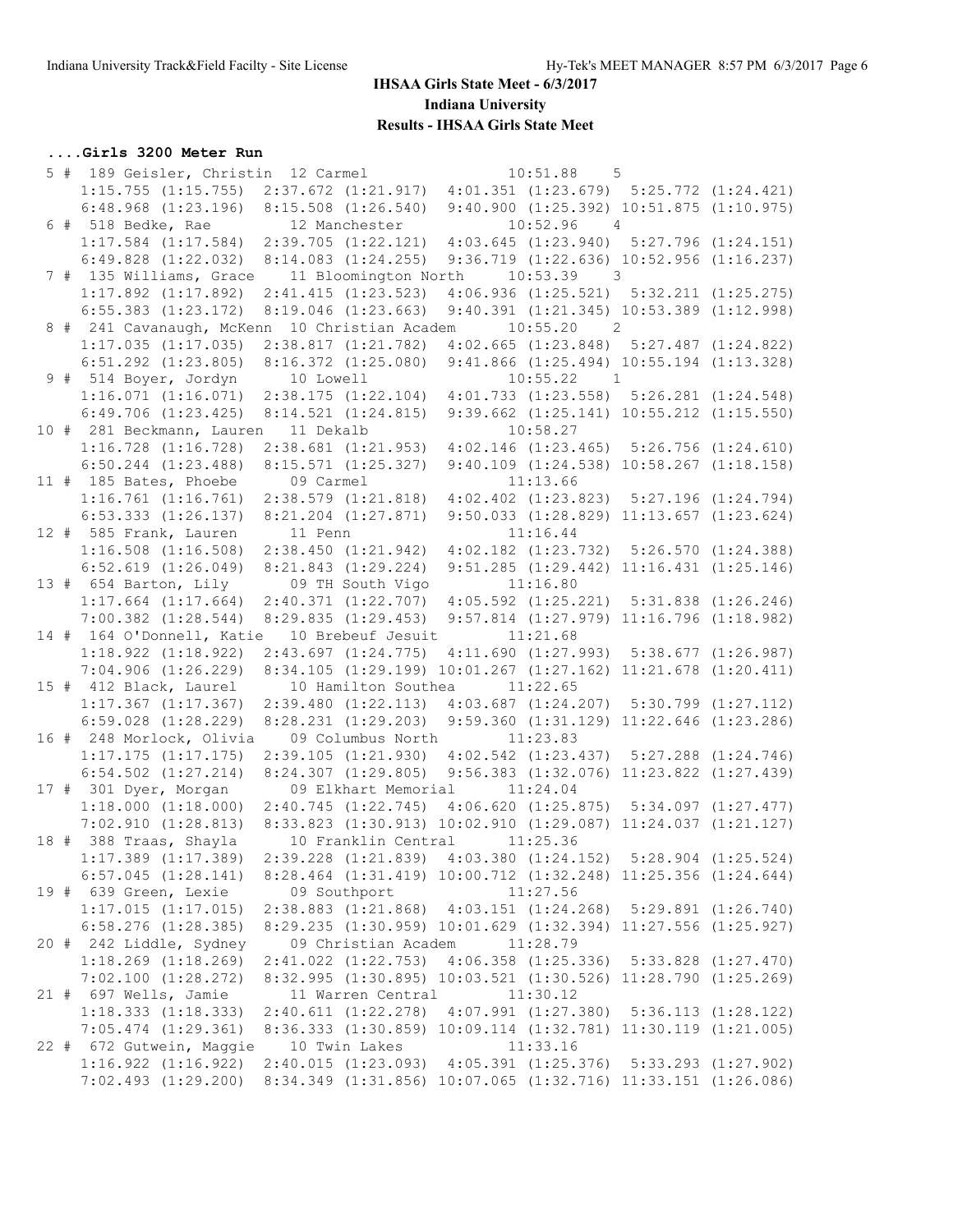# **....Girls 3200 Meter Run**

|  | 23 # 165 Ricks, Kate                                                                              | 10 Brebeuf Jesuit 11:34.64                                                |     |  |
|--|---------------------------------------------------------------------------------------------------|---------------------------------------------------------------------------|-----|--|
|  | $1:20.153$ $(1:20.153)$                                                                           | $2:46.608$ $(1:26.455)$ $4:14.526$ $(1:27.918)$ $5:44.320$ $(1:29.794)$   |     |  |
|  | 7:14.865(1:30.545)                                                                                | 8:45.702 (1:30.837) 10:14.268 (1:28.566) 11:34.635 (1:20.367)             |     |  |
|  | 24 # 354 Sorg, Kyley                                                                              | 11 Floyd Central 11:40.80                                                 |     |  |
|  | $1:17.287$ $(1:17.287)$                                                                           | 2:39.361 (1:22.074) 4:03.990 (1:24.629) 5:31.325 (1:27.335)               |     |  |
|  | $6:59.405$ $(1:28.080)$ $8:31.200$ $(1:31.795)$ $10:07.367$ $(1:36.167)$ $11:40.791$ $(1:33.424)$ |                                                                           |     |  |
|  | 25 # 392 Welch, Riley 12 Fremont 11:46.27                                                         |                                                                           |     |  |
|  | $1:17.278$ $(1:17.278)$ $2:40.049$ $(1:22.771)$ $4:06.023$ $(1:25.974)$ $5:34.313$ $(1:28.290)$   |                                                                           |     |  |
|  | 7:03.827(1:29.514)                                                                                | $8:37.608$ $(1:33.781)$ $10:13.244$ $(1:35.636)$ $11:46.262$ $(1:33.018)$ |     |  |
|  | 26 # 408 Schemanske, Paige 10 Guerin Catholic 11:51.00                                            |                                                                           |     |  |
|  | 1:16.937(1:16.937)                                                                                | $2:39.049$ $(1:22.112)$ $4:03.168$ $(1:24.119)$ $5:31.261$ $(1:28.093)$   |     |  |
|  | 7:03.045 (1:31.784) 8:37.903 (1:34.858) 10:15.245 (1:37.342) 11:50.995 (1:35.750)                 |                                                                           |     |  |
|  | -- # 282 Schwartz, Tyler 11 Dekalb                                                                |                                                                           | DNF |  |
|  | $1:16.077$ $(1:16.077)$ $2:37.990$ $(1:21.913)$ $4:01.757$ $(1:23.767)$ $5:26.980$ $(1:25.223)$   |                                                                           |     |  |
|  | $6:55.820$ $(1:28.840)$                                                                           |                                                                           |     |  |

**Girls 100 Meter Hurdles**

|        | Name  |               | State: * 13.95 2005 Vanneisha Ivy, Muncie Central          | Year School States              | Prelims Wind H# Alternate |          |                |  |
|--------|-------|---------------|------------------------------------------------------------|---------------------------------|---------------------------|----------|----------------|--|
|        |       | Preliminaries |                                                            |                                 |                           |          |                |  |
|        | 1#    |               | 688 Jackson, Kayland 12 Warren Central 14.010 +0.0         |                                 |                           |          | 1              |  |
|        |       |               | 2 # 263 LaCosse, Kristen 12 Crown Point                    |                                 | $14.37Q - 0.4$ 3          |          |                |  |
|        |       |               | 3 # 373 Phillips, Aneise 11 Fort Wayne Wayne 14.52Q -0.5 2 |                                 |                           |          |                |  |
|        | 4#    |               | 168 Turner, Nakita                                         | 11 Brebeuf Jesuit 14.610 +0.0   |                           |          | $\mathbf{1}$   |  |
|        | $5$ # |               | 694 Talley, K'Ja $09$ Warren Central $14.72Q - 0.5$        |                                 |                           |          | 2              |  |
|        | 6 #   |               | 734 Robertson, Emily 12 Westfield                          |                                 | $14.85Q - 0.4$ 3          |          |                |  |
|        | 7#    |               | 364 Phillips, Breanna 12 Fort Wayne Northrop 14.68q +0.0 1 |                                 |                           |          |                |  |
|        | 8#    |               | 419 Mackenzie, Mia                                         | 11 Hamilton Southea 14.74q +0.0 |                           |          | $\mathbf{1}$   |  |
| 9      | #     |               | 501 Simmons, De'Aira 11 Lawrence Central 14.92q -0.4 3     |                                 |                           |          |                |  |
| 10#    |       |               | 681 Batts, Kennedy 11 Warren Central 14.95 +0.0 1          |                                 |                           |          |                |  |
| 11#    |       |               | 223 Goines, Haley 11 Center Grove 14.97 -0.5 2             |                                 |                           |          |                |  |
|        |       |               | 12 # 632 Wanner, Addie 11 South Adams 14.99 -0.4 3 14.984  |                                 |                           |          |                |  |
|        | 13#   |               | 357 Friedrich, Olivia 12 FW Concordia 14.99 -0.4 3 14.985  |                                 |                           |          |                |  |
| 14#    |       |               | 369 Houston, KiMaya                                        | 12 FW Southside 15.14 -0.5      |                           |          | 2              |  |
|        | 15#   |               | 487 Washington, Desti 11 Lake Central 15.36 -0.4 3         |                                 |                           |          |                |  |
| 16#    |       |               | 121 Schluttenhofer, K 12 Benton Central 15.57 -0.5 2       |                                 |                           |          |                |  |
| 17#    |       |               | 650 Reynolds, Caitlyn 10 Springs Valley 15.71 -0.5 2       |                                 |                           |          |                |  |
| 18#    |       |               | 268 Pinchok, Alecia                                        | 11 Crown Point 15.74 - 0.5      |                           |          | $\overline{c}$ |  |
| 19#    |       |               | 513 Tincher, Alyssa 11 Logansport 15.76 -0.4               |                                 |                           |          | 3              |  |
| 20#    |       |               | 320 Leary, Ariah 12 Evansville North 15.89 -0.5 2          |                                 |                           |          |                |  |
| 21#    |       |               | 394 Bittner, Samantha 12 Gibson Southern 15.90             |                                 |                           | $-0.4$ 3 |                |  |
| $22 +$ |       |               | 537 Bagarus, Rylin 10 Mishawaka                            |                                 | 15.94                     | $+0.0$ 1 |                |  |
| 23#    |       |               | 617 Waggoner, Grace 10 Rivet                               |                                 | 16.04                     | $+0.0$   | $\mathbf{1}$   |  |
| 24#    |       |               | 633 Mwenifumbo, Josel 11 South Bend Adams 16.13            |                                 |                           | $-0.5$   | $\overline{2}$ |  |
|        |       |               | 25 # 582 Radcliff, Elizabe 12 Paoli                        |                                 | 16.18                     | $-0.4$ 3 |                |  |
| 26 #   |       |               | 540 Barnes, Aaliyah                                        | 11 Muncie Central               | 22.57                     | $+0.0$   | $\mathbf{1}$   |  |
|        |       |               |                                                            |                                 |                           |          |                |  |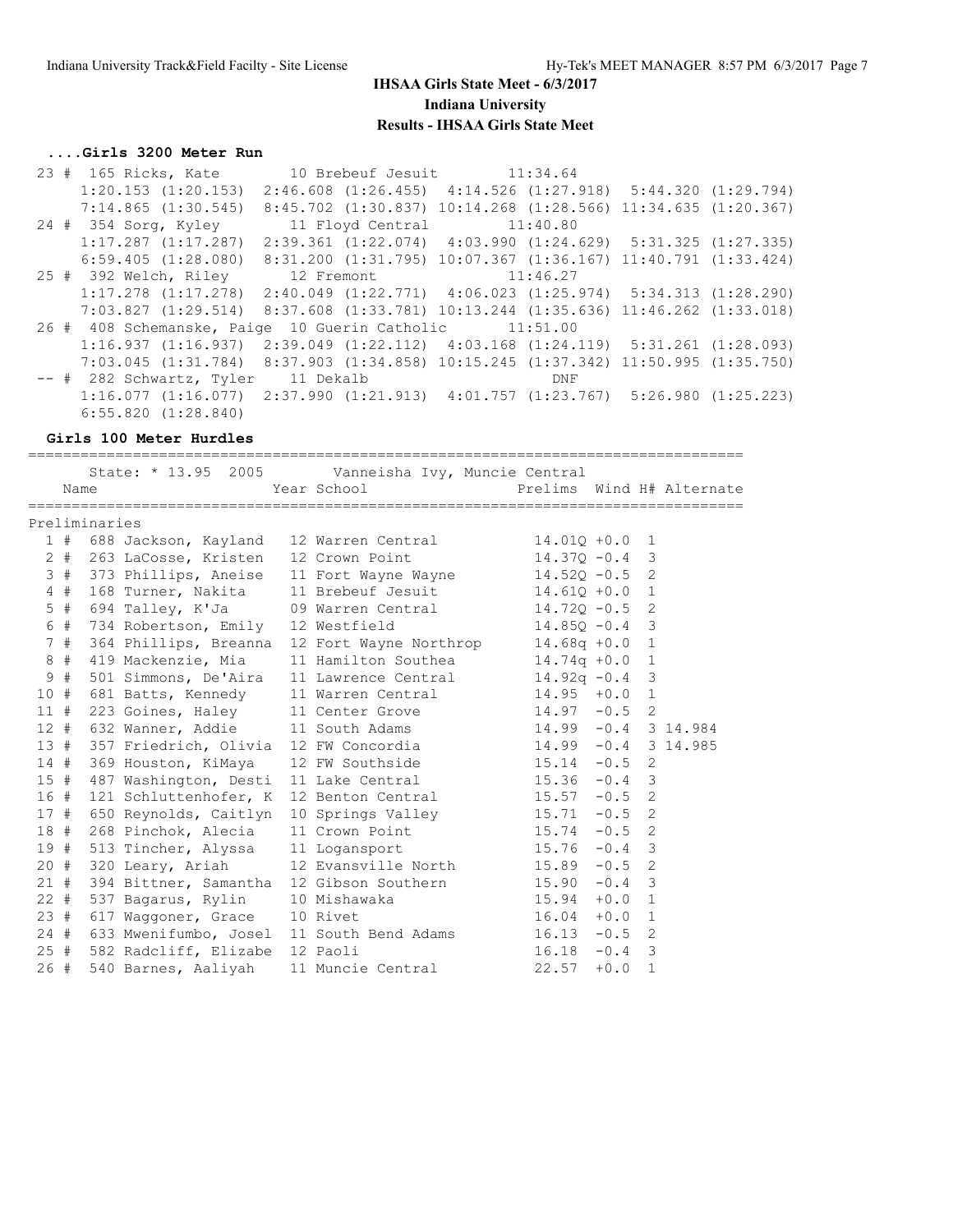**Girls 100 Meter Hurdles**

|        | Name                                         | State: * 13.95 2005 Vanneisha Ivy, Muncie Central<br>Year School |                 |                |              | Finals Wind Points Alternate |
|--------|----------------------------------------------|------------------------------------------------------------------|-----------------|----------------|--------------|------------------------------|
|        |                                              |                                                                  |                 |                |              |                              |
| Finals | 1 # 688 Jackson, Kayland                     | 12 Warren Central                                                | $14.00 + 0.0$   |                | 10           |                              |
|        | 2 # 263 LaCosse, Kristen                     | 12 Crown Point                                                   | $14.36 + 0.0$   |                | 8            |                              |
|        | 3 # 419 Mackenzie, Mia                       | 11 Hamilton Southea                                              | $14.64$ $+0.0$  |                | 7            |                              |
|        | 4 # 168 Turner, Nakita                       | 11 Brebeuf Jesuit                                                | 14.67           |                | $+0.0$<br>6  |                              |
| $5$ #  |                                              | 364 Phillips, Breanna 12 Fort Wayne Northrop                     | $14.76 + 0.0$   |                | 5            |                              |
| 6 #    | 373 Phillips, Aneise                         | 11 Fort Wayne Wayne                                              | $14.78 + 0.0$ 4 |                |              |                              |
| 7#     | 501 Simmons, De'Aira                         | 11 Lawrence Central                                              | $14.87 + 0.0$   |                | 3            |                              |
| 8#     | 694 Talley, K'Ja                             | 09 Warren Central                                                | $14.88 + 0.0$   |                | 2            |                              |
| 9#     | 734 Robertson, Emily                         | 12 Westfield                                                     | $14.96 + 0.0$   |                | 1            |                              |
|        | Girls 300 Meter Hurdles                      |                                                                  |                 |                |              |                              |
|        |                                              |                                                                  |                 |                |              |                              |
|        |                                              | State: * 41.36 2014 Symone Black, FW Concordia                   |                 |                |              |                              |
| Name   |                                              | Year School                                                      |                 |                |              | Finals H# Points Alternate   |
| 1#     | 276 Coy, Addison                             | 12 Culver Academies                                              | 42.30           | 3              | 10           |                              |
|        | 2 # 752 Robinson, Ella 10 Zionsville         |                                                                  | 42.98           | 3              | 8            |                              |
|        | 3 # 694 Talley, K'Ja                         | 09 Warren Central                                                | 44.10           | 3              | 7            |                              |
| $4$ #  | 263 LaCosse, Kristen                         | 12 Crown Point                                                   | 44.49           | 3              | 6            |                              |
| $5$ #  | 681 Batts, Kennedy                           | 11 Warren Central                                                | 44.67           | 3              | 5            |                              |
| 6#     | 419 Mackenzie, Mia                           | 11 Hamilton Southea                                              | 44.94           | 3              | 4            |                              |
| 7#     | 362 Muhammad, Kyara                          | 12 Fort Wayne Northrop                                           | 45.04           | 3              | 3            |                              |
| 8 #    | 361 Kirkwood, Dylan                          | 10 Fort Wayne Northrop                                           | 45.19           | 3              | 2            | 45.181                       |
| 9#     | 574 Lefebvre, Carlee                         | 12 North Miami                                                   | 45.19           | 2              | $\mathbf{1}$ | 45.189                       |
| 10#    | 478 Brady, Kayla                             | 09 Laf Central Cath                                              | 45.23           | 3              |              |                              |
| 11#    | 501 Simmons, De'Aira                         | 11 Lawrence Central                                              | 45.60           | 1              |              |                              |
| 12#    | 375 Alanis, Nallely                          | 10 Frankfort                                                     | 45.62           | 2              |              |                              |
| 13#    | 450 Barnes, Beth                             | 10 Bishop Chatard                                                | 45.77           | 2              |              |                              |
| 14#    | 103 Adam, Jordan                             | 12 Avon                                                          | 45.96           | $\overline{2}$ |              |                              |
|        | 15 # 439 Bultemeyer, Evonn 12 Homestead      |                                                                  | 46.25           | $\overline{2}$ |              |                              |
| 16 #   | 572 Robinson, Chanler                        | 09 North Central                                                 | 46.85           | $\mathbf{1}$   |              |                              |
| 17 #   | 357 Friedrich, Olivia 12 FW Concordia        |                                                                  | 46.86           | 2              |              |                              |
|        | 18 # 298 Terry, Marie                        | 11 Eastern (Pekin)                                               | 46.97           | 1              |              |                              |
|        |                                              | 19 # 399 Peterson, Crystal 09 Greenfield-Central 47.03           |                 | 2              |              |                              |
|        | 20 # 495 Tuerff, Riley 10 LaPorte            |                                                                  | 47.04           | 2              |              |                              |
| 21#    |                                              | 738 Denham, Abby 12 White River Valley                           | 47.20           | $\mathbf{1}$   |              |                              |
|        |                                              | 22 # 487 Washington, Desti 11 Lake Central                       | 47.45 1         |                |              |                              |
| 23 #   | 395 Kissinger, Jillia 11 Goshen              |                                                                  | 49.69           | 2              |              |                              |
|        | 24 # 650 Reynolds, Caitlyn 10 Springs Valley |                                                                  | 49.75           | 1              |              |                              |
|        | 25 # 311 Zigenfus, Victori 10 EV Mater Dei   |                                                                  | 49.81           | 1              |              |                              |
|        | 26 # 348 Cox, Corinne                        | 11 Floyd Central                                                 | 50.02           | 1              |              |                              |
| 27 #   | 394 Bittner, Samantha 12 Gibson Southern     |                                                                  | 50.76           | 1              |              |                              |
|        | Girls 4x100 Meter Relay                      |                                                                  |                 |                |              |                              |
|        | State: * 45.75 2003                          | Ft Wayne Northrup                                                |                 |                |              |                              |
|        | School                                       | Adams, Rox, Carr, Robinson                                       |                 |                |              | Finals H# Points Alternate   |
|        |                                              |                                                                  |                 |                |              |                              |
|        |                                              |                                                                  | =======         |                |              |                              |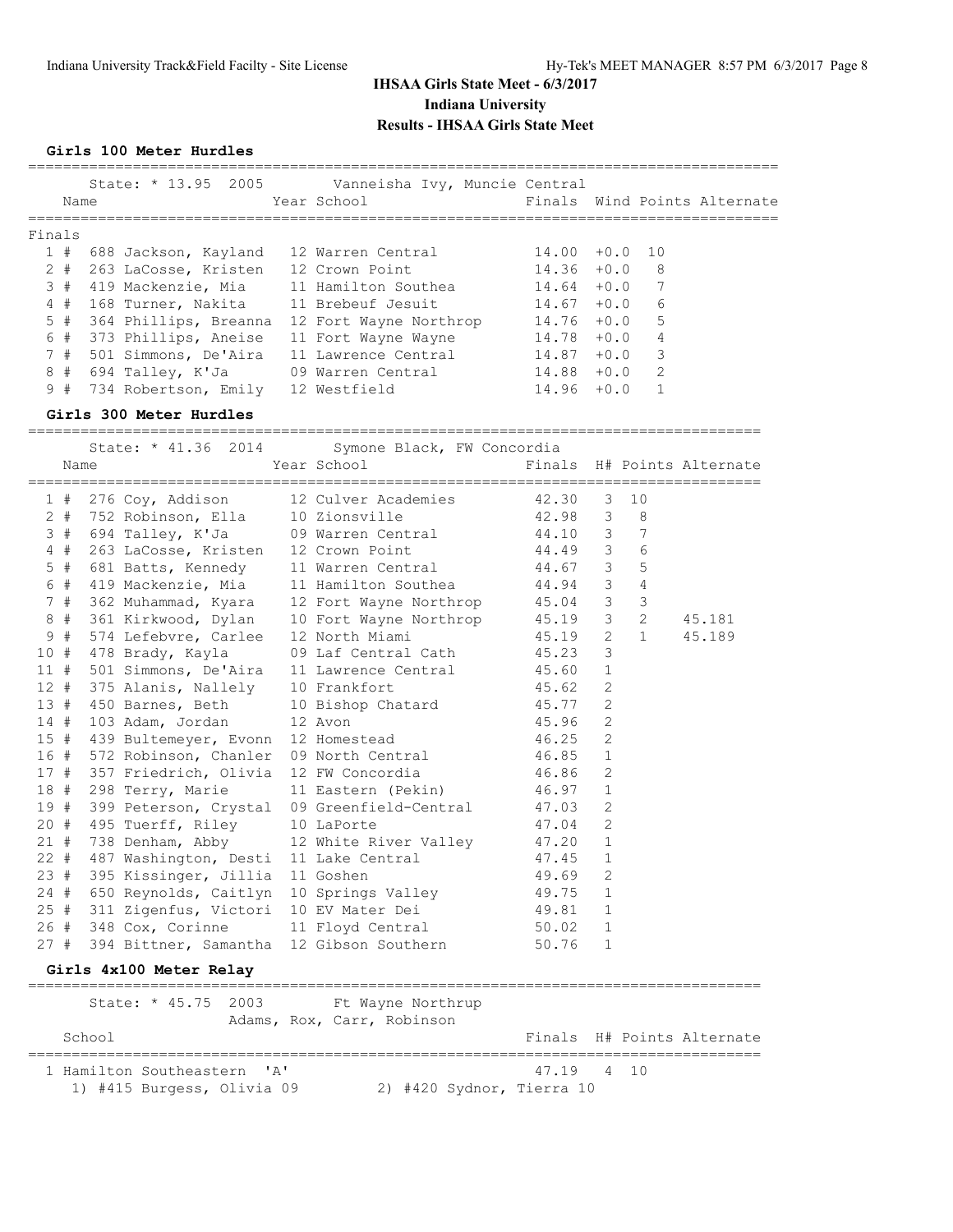**....Girls 4x100 Meter Relay** 3) #419 Mackenzie, Mia 11 4) #416 Christopher, Camille 11<br>3) #419 Mackenzie, Mia 11 4 416 Christopher, Camille 11 1) #158 Ezell, Alex 10 2) #162 Killebrew, Semira 10 3) #167 Smith, Jordan 11 4) #168 Turner, Nakita 11 1) #335 Carver, Paris 12 2) #338 Harrison, Danielle 11 3) #336 Crose, Kayla 12 4) #343 Perryman, Tamia 09 1) #679 Baker, Ashley 12 2) #687 Hoosier, Prommyse 10 3) #688 Jackson, Kayland 12 4) #694 Talley, K'Ja 09 1) #114 Brown, Sheniya 11 2) #115 Campbell, Ralen 12 1) #530 Davis, Caiyla 09 2) #532 Laster, Carnisa 12 3) #533 McClendon, Aniya 10 4) #527 Bozeman, Romella 09 1) #273 White, Savy 09 2) #262 Herkey, Allison 10 3) #258 Feder, Lauren 12 4) #266 Meeks, Jonee 12 1) #474 Winford, Aa'leiah 09 2) #472 Tate, Callista 10 3) #473 Todd, Tamia 10 4) #469 Henry, Jhala 12 1) #111 Springer, Daija 10 2) #105 Harvey, Jayden 10 3) #107 Mitchell, Diamond 12 4) #110 Shelton, Stacie 12 10 Center Grove 'A' 48.72 4 1) #226 Utterback, Allison 12 2) #223 Goines, Haley 11 3) #224 Riley, Julia 10 4) #229 Yeast, Kiyah 09 11 Lawrence Central 'A' 48.83 4 1) #502 Steinhardt, Sydney 12 2) #499 Norwood, Jai-Lyn 11 3) #501 Simmons, De'Aira 11 4) #503 Wallace, Mariah 12 12 Carmel 'A' 48.93 4 1) #202 Upton, Josie 11 2) #194 Hune, Reagan 10 3) #193 Hawkins, Elle 12 4) #198 Markley, Carly 11 13 Warsaw Community 'A' 1888 1991 12 1) #701 Bellamy, Maygan 10 2) #703 Clampitt, Makayla 10 3) #704 Curtis, Abbi 11 4) #705 Davis, Shunterra 11 14 Munster 'A' 49.00 3 1) #546 Majety, Saveda 12 2) #547 Shine, Adeyah 10 3) #543 Kekelik, Cami 12 4) #544 Lakomek, Madison 10 15 Evansville Bosse 'A' 49.16 2 1) #302 Bailey, Kiara 12 2) #306 McElroy, Jaden 10 3) #304 Brigham, Tionne 11 4) #305 Dixon, Nykara 09 16 McCutcheon 'A' 49.18 3 1) #520 Crowe, Haley 12 2) #522 Nicol, Riley 10 3) #521 Crowe, Kassidy 10 4) #523 Owens, Alanah 12 17 Terre Haute South Vigo 'A' 49.24 3 1) #657 Edinburgh, Chaiela 10 2) #655 Carmichael, Naiya 10 3) #667 Rogers, Bethany 11 4) #662 Kerr, Emily 10 18 Fort Wayne Wayne 'A' 49.30 3 1) #370 Bieber, Kristin 12 2) #371 Chapman, Anah 10 3) #372 Fitts, Tonyia 09 4) #373 Phillips, Aneise 11 19 LaPorte 'A' 49.38 3 1) #490 Anglin, Lauren 11 2) #491 Flowers, Nichole 11 3) #492 O'Neal, Janelle 11 4) #495 Tuerff, Riley 10

 2 Brebeuf Jesuit 'A' 47.21 4 8 3 Fishers 'A' 47.27 4 7 4 Warren Central 'A' 47.61 4 6 5 Ben Davis 'A' 47.98 3 5 3) #119 Jones, DiAira 11 4) #120 Simmons-Avant, Kyara 12 6 Merrillville 'A' 48.34 4 4 7 Crown Point 'A' 48.55 3 3 8 Jeffersonville 'A' 48.69 3 2 9 Avon 'A' 48.70 4 1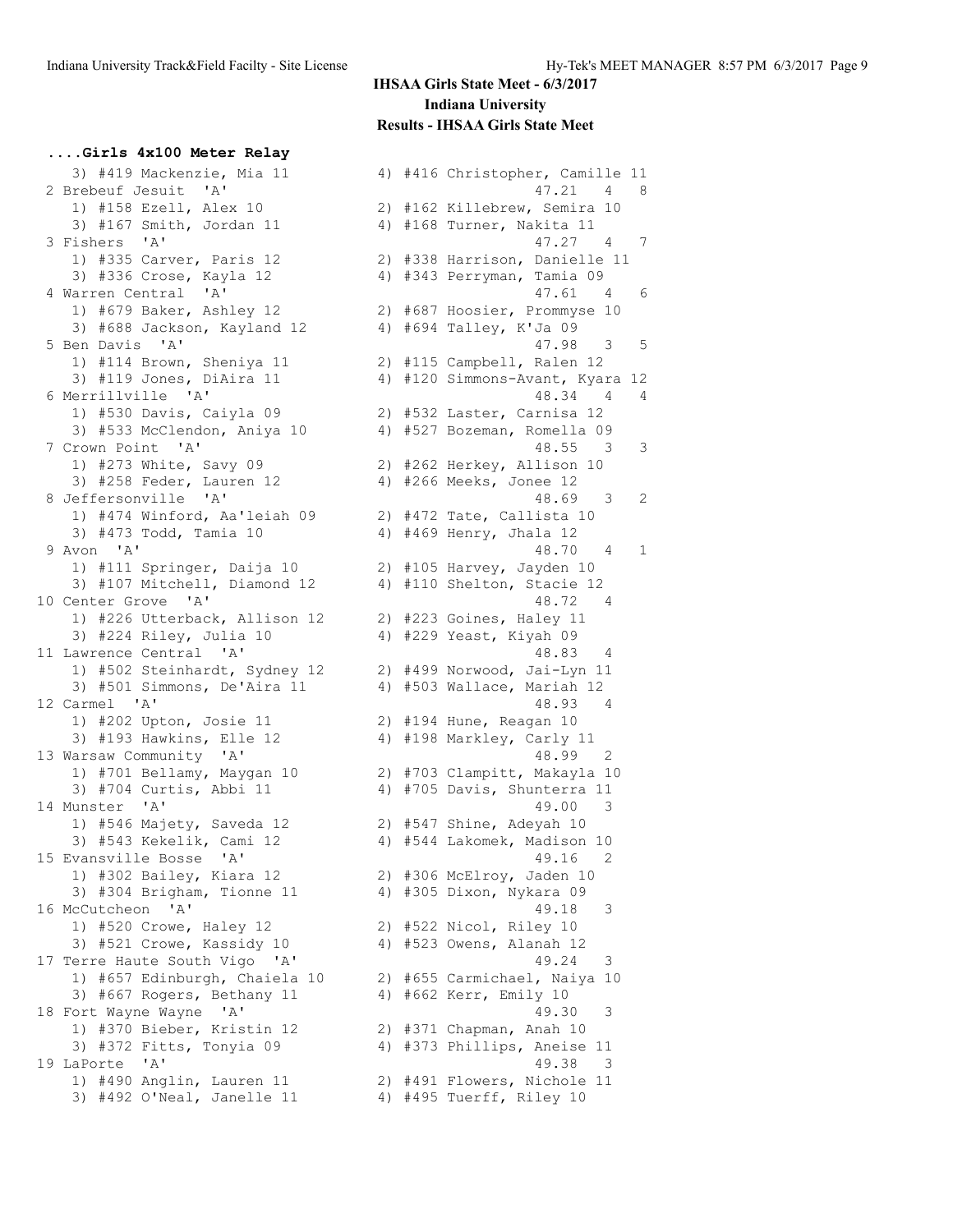# **....Girls 4x100 Meter Relay**

| 20 Chesterton 'A'                                           | 49.57 2                       |
|-------------------------------------------------------------|-------------------------------|
| 1) #237 Molnar, Brianna 11                                  | 2) #233 Craycraft, Ashley 09  |
| 3) #239 Smith, Alex 11                                      | 4) #240 Tumidalsky, Alexa 10  |
| 21 Concord 'A'                                              | 49.62 2                       |
| 1) #251 Holloway, Janiyla 10 2) #249 Barnes, Janiyah 10     |                               |
| 3) #250 Colton-Flores, Shenais 10 4) #253 Thomas, Oniste 11 |                               |
| 22 Homestead 'A'                                            | 49.88 2                       |
| 1) #444 Royal, Saviannah 12                                 | 2) #448 Torrez, Gabrielle 09  |
| 3) #443 Middleton, Gwen 12                                  | 4) #449 Torrez, Natalia 12    |
| 23 South Bend Washington 'A'                                | $50.10$ 2                     |
| 1) #636 Jefferies, Tanasia 12                               | 2) #634 Davidson, Lauraine 11 |
| 3) #635 Griffin, Deana 10                                   | 4) #782 Pebbles, Makayla 09   |
| 24 Evansville North<br>$\mathsf{A}$                         | 50.40 1 50.391                |
| 1) #312 Brosmer, Taylor 12                                  | 2) #313 Carlile, Cassandra 12 |
| 3) #318 Jenkins, Madilyn 11                                 | 4) #315 Decker, Nyahna 09     |
| 25 Bloomington South 'A'                                    | 50.40 1 50.397                |
| 1) #151 Roberts, Riley 09                                   | 2) #142 Johnson, Megan 12     |
| 3) #143 Kao, Adenine 11                                     | 4) #141 Hendricks, Senna 11   |
| 26 Southridge 'A'                                           | $50.67$ 1                     |
| 1) #646 Neukam, Kenzie 10                                   | 2) #641 Bartelt, Sidney 09    |
| 3) #644 Meece, Grace 09                                     | 4) #642 Brady, Alexis 09      |
| 27 Fort Wayne Northrop 'A'                                  | 51.16 2                       |
| 1) #359 Early, Kamiyah 11                                   | 2) #365 Swisshelm, Regan 11   |
| 3) #363 Nelson, Izabelle 12                                 | 4) #756 Jones, Aliyah 11      |
| -- Roncalli 'A'                                             | 3 prior to zone exhang<br>DQ. |
| 1) #619 Asher, Josie 12                                     | 2) #624 Saylor, Paige 12      |
| 3) #621 Clarke, Morgan 12                                   | 4) #626 Sonderman, Emily 09   |

#### **Girls 4x400 Meter Relay**

State: \* 3:47.37 2011 Lawrence North, Law. North M Brooks, A Franklin, A Spencer, C Miller School **Finals H**# Points Alternate ==================================================================================== 1 Warren Central 'A' 1) #683 Covington, Mikeisha 10 2) #690 Johnson, Dejah 12 3) #694 Talley, K'Ja 09 4) #695 Tyler, Tiler 12 1:54.261 (1:54.261) 2:50.630 (56.369) 3:48.550 (57.920) 2 North Central (Indianapolis) 'A' 3:52.16 3 8 1) #567 Jones, Courtney 12 2) #569 Miles, Amani 12 3) #571 Robinson, Alyssa-Simone 10 4) #572 Robinson, Chanler 09 1:58.000 (1:58.000) 2:56.672 (58.672) 3:52.154 (55.482)<br>3 Fort Wayne Northrop 'A' 3:53.40 3 3 Fort Wayne Northrop 'A' 3:53.40 3 7 1) #360 Irby, Jo'Deci 10 2) #364 Phillips, Breanna 12 3) #362 Muhammad, Kyara 12 4) #361 Kirkwood, Dylan 10 1:57.691 (1:57.691) 2:56.354 (58.663) 3:53.397 (57.043) 4 Fishers 'A' 3:54.43 3 6 1) #339 Lapsley, Kamya 11 2) #338 Harrison, Danielle 11 3) #342 Noble, Arianna 12 4) #336 Crose, Kayla 12 1:55.927 (1:55.927) 2:55.981 (1:00.054) 3:54.430 (58.449) 5 Zionsville 'A' 3:55.09 3 5 1) #752 Robinson, Ella 10 2) #747 Isenbarger, Katie 11 3) #753 Romanyk, Madison 11 4) #748 McCarty, Abby 11 1:59.589 (1:59.589) 2:59.646 (1:00.057) 3:55.090 (55.444)

====================================================================================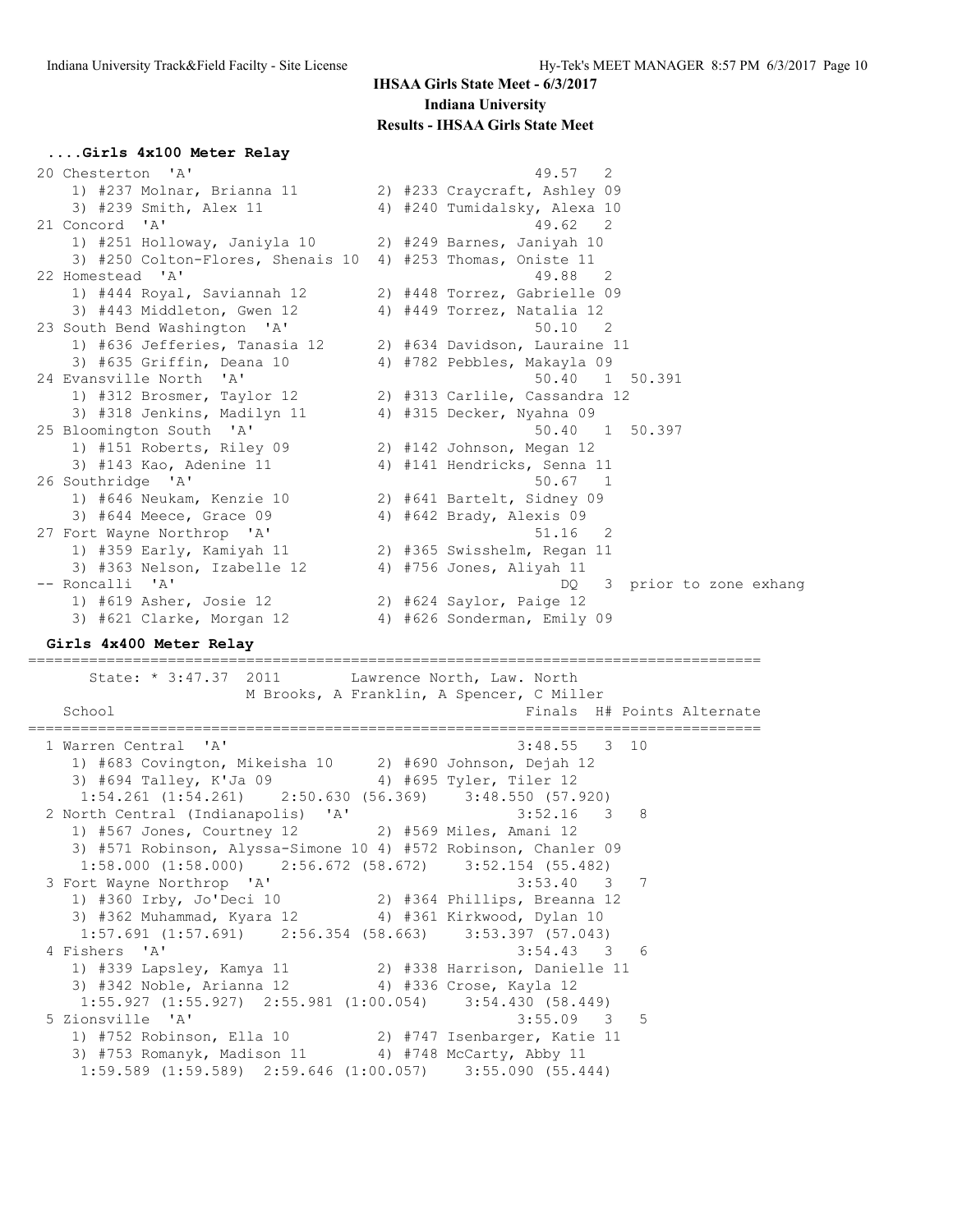### **....Girls 4x400 Meter Relay** 6 Culver Academies 'A' 3:55.30 3 4 1) #275 Anderson, Erin 10 2) #277 Rivera, Marissa 09 3) #278 Terhune, Mary 12 4) #276 Coy, Addison 12 1:59.446 (1:59.446) 2:58.873 (59.427) 3:55.298 (56.425) 7 Merrillville 'A' 3:55.77 2 3 1) #531 Dye, Natalie 11 2) #532 Laster, Carnisa 12 3) #533 McClendon, Aniya 10 4) #529 Coleman, Alysa 11 1:57.939 (1:57.939) 2:57.557 (59.618)<br>8 Homestead 'A' 8 Homestead 'A' 3:57.51 2 2 1) #446 Smith, Claire 11 2) #439 Bultemeyer, Evonne 12 3) #441 Dvorak, Julia 09 4) #447 Swing, Haley 10 1:58.755 (1:58.755) 2:58.395 (59.640) 9 Westfield 'A' 3:57.74 3 1 1) #734 Robertson, Emily 12 2) #732 Fife, Hannah 09 3) #728 Brown, Gabby 12 4) #736 Spears, Sydney 11 2:00.442 (2:00.442) 3:00.556 (1:00.114) 3:57.737 (57.181) 10 East Central 'A' 3:58.02 2 1) #285 Bittner, Abigail 11 2) #286 Fey, Emma 10 3) #292 Messmore, Taylor 10 4) #294 Shumate, Robyn 12 1:58.854 (1:58.854) 2:59.702 (1:00.848) 11 Indianapolis Bishop Chatard 'A' 3:58.30 3 1) #450 Barnes, Beth 10 2) #451 Dietrick, Katie 10 3) #454 Jacquay, Delaney 12 4) #455 Stickel, Miranda 09 2:00.979 (2:00.979) 2:58.432 (57.453) 3:58.291 (59.859)<br>awrence North 'A' 3:58.56 3 12 Lawrence North 'A' 3:58.56 3 1) #511 Watts, Mary 11 2) #508 Dean, Grace 10 3) #505 Barlow, Kennedy 10 4) #510 Riding, Shania 12 1:58.463 (1:58.463) 2:59.310 (1:00.847) 3:58.559 (59.249) 13 Carmel 'A' 3:58.86 2 1) #203 Waples, Alexis 11 2) #198 Markley, Carly 11 3) #186 Brown, Nevian 12 4) #194 Hune, Reagan 10 2:00.122 (2:00.122) 3:02.523 (1:02.401) 14 Crown Point 'A' 3:59.63 2 1) #267 Olivares, Zoe 10 2) #259 Grady, Paytn 11 3) #269 Russin, Maddie 09 4) #263 LaCosse, Kristen 12 2:02.781 (2:02.781) 3:01.947 (59.166) 15 Hobart 'A' 3:59.92 1 1) #434 Castillo, Cecelia 12 2) #433 Brookshire, Olexia 10 3) #437 Metts, Addison 09 4) #435 Edwards, Lauren 12 2:00.754 (2:00.754) 3:00.709 (59.955) 3:59.915 (59.206) 16 Warsaw Community 'A' 4:00.08 2 1) #701 Bellamy, Maygan 10 2) #710 Sanchez-Vijil, Angie 10 3) #708 Martz, Mackenzie 10 4) #700 Beckham, Remi 10 1:59.849 (1:59.849) 3:00.141 (1:00.292) 17 Guerin Catholic 'A' 4:00.96 2 1) #410 Sherfick, Claire 10 2) #407 Hess, Lily 12 3) #406 Gjerde, Grace 10 4) #409 Schroeder, Ellie 10 2:01.077 (2:01.077) 3:01.553 (1:00.476) 18 Penn 'A' 4:00.98 2 1) #590 Pennix, Jemmia 10 2) #589 Mott, Elli 12 3) #588 Macleod, Ashleigh 12 4) #583 Darr, Megan 12 2:00.996 (2:00.996) 3:02.861 (1:01.865) 19 Franklin Central 'A' 4:01.77 1 1) #382 Hoover, Kaylor 12 2) #384 Mitchell, Chessa 12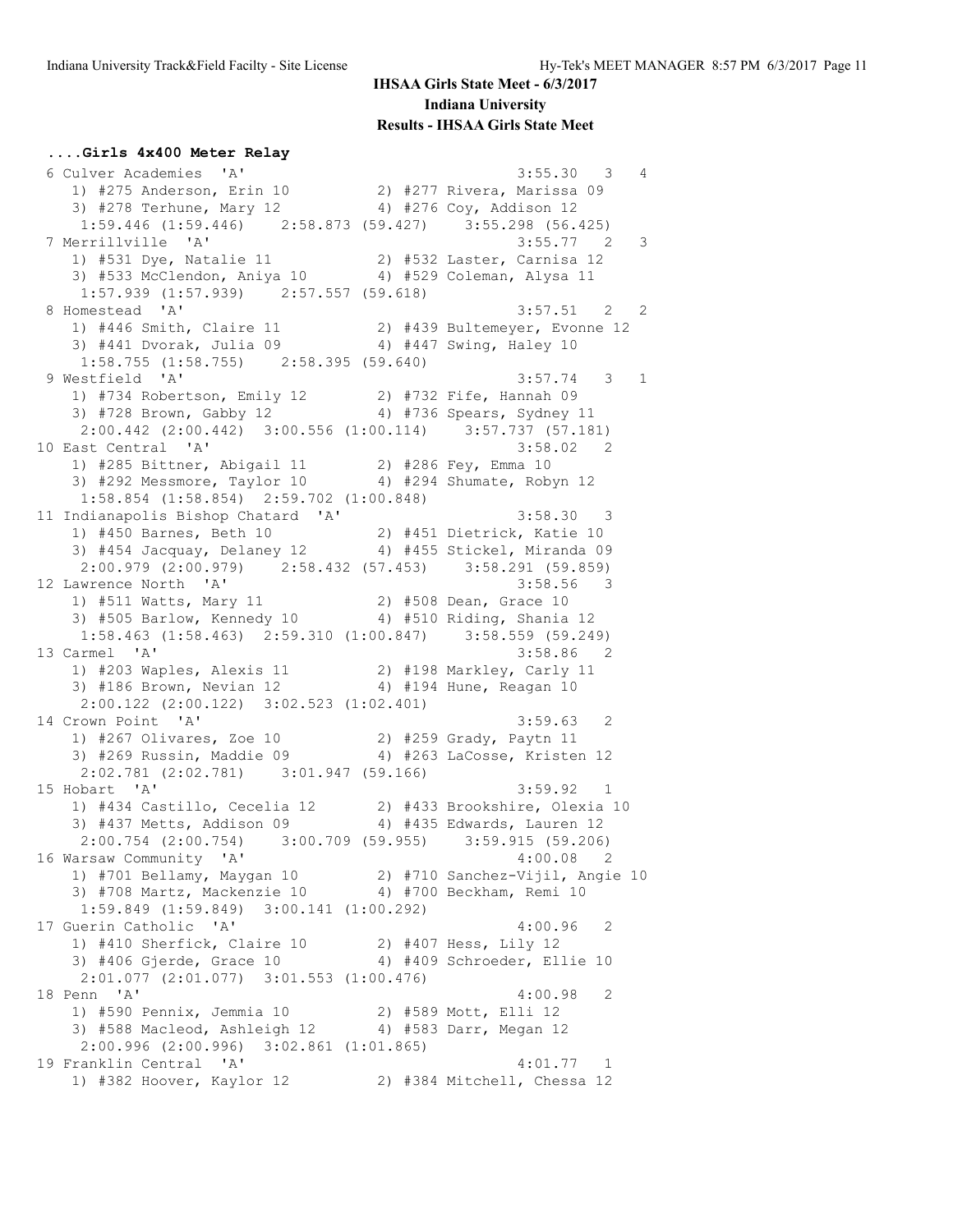#### **....Girls 4x400 Meter Relay**

3) #379 Coney, Emma 10 <br>4) #386 Reedus, Jada 10 2:01.073 (2:01.073) 3:01.064 (59.991) 4:01.761 (1:00.697)<br>20 Fort Wayne Wayne 'A' 4:03.54 1 20 Fort Wayne Wayne 'A' 4:03.54 1 1) #373 Phillips, Aneise 11 2) #370 Bieber, Kristin 12 3) #371 Chapman, Anah 10 4) #374 Williams, Dejai 11 2:03.833 (2:03.833) 3:05.282 (1:01.449) 4:03.536 (58.254) 21 Evansville Reitz Memorial 'A' 4:05.45 1 1) #330 Morphew, Allison 09 2) #327 Hayhurst, Ellen 10 3) #332 Sievern, Claire 10 4) #333 Warren, Presley 11 2:04.029 (2:04.029) 3:06.362 (1:02.333) 4:05.450 (59.088) 22 Pike 'A' 4:05.93 2 1) #597 Copher, Amy 12 2) #602 Payne, Brooklyn 09 3) #604 Ross, Jailyn 10 4) #606 Wykle, Makyia 10 2:01.580 (2:01.580) 3:01.970 (1:00.390) 23 Castle 'A' 4:07.21 1 1) #208 Bassett, Cora 10 2) #215 Prasad, Sunada 12 3) #217 Voyles, Alexia 11 4) #219 Young, Lydia 11 2:06.041 (2:06.041) 3:08.906 (1:02.865) 4:07.201 (58.295) 24 Evansville North 'A' 4:07.89 1 1) #317 Hale, Abby 10 2) #319 Kelley, Sierra 11 3) #320 Leary, Ariah 12 4) #322 Roth, Stephanie 12 2:04.302 (2:04.302) 3:08.075 (1:03.773) 4:07.886 (59.811) 25 Bloomington North 'A' 4:08.85 1 1) #126 Dixon, Caroline 11 2) #124 Chitwood, Paige 11 3) #131 Roberts, Javenique 09 4) #125 Clark, Kayli 09 2:04.523 (2:04.523) 3:06.764 (1:02.241) 4:08.841 (1:02.077) 26 Terre Haute South Vigo 'A' 4:09.56 1 1) #663 Lonnemann, Sarah 11 2) #660 Findley, Caroline 11 3) #658 Essig, Molly 12 4) #664 Moore, Amanda 12 2:06.666 (2:06.666) 3:07.553 (1:00.887) 4:09.551 (1:01.998) 27 Bloomington South 'A' 4:09.87 1 1) #148 Monson, Jordan 10 2) #149 Rajamani, Hannah 10 3) #152 Trueblood, Mia 11 4) #147 McMullen, Madison 11 2:02.780 (2:02.780) 3:06.859 (1:04.079) 4:09.863 (1:03.004)

#### **Girls 4x800 Meter Relay**

==================================================================================== ---------------<br>State: \* 8:53.74 2013 Eastern Greentown, Eastern Greentown J Sprinkles, S Wagner, B Neeley, B Neeley School Finals H# Points Alternate ==================================================================================== 1 Noblesville 'A' 9:07.69 2 10 1) #555 Anderson, Maria 10 2) #561 Sharples-Gordon, Susanna 1 3) #560 Little, Abigail 11 4) #557 Dombroski, Kat 12 2:16.316 (2:16.316) 4:32.394 (2:16.078) 6:52.213 (2:19.819) 9:07.681 (2:15.468) 2 Penn 'A' 9:16.83 2 8 1) #587 Jankowski, Emma 12 2) #590 Pennix, Jemmia 10 3) #588 Macleod, Ashleigh 12 4) #584 Daugherty, Lorena 12 2:20.033 (2:20.033) 4:38.991 (2:18.958) 7:03.368 (2:24.377) 9:16.822 (2:13.454) 3 Carroll (Fort Wayne) 'A' 9:18.91 2 7 1) #204 Falater, Maggie 11 2) #807 Metzger, Leah 11 3) #206 Green, Abby 10 4) #207 Hathaway, Meagan 10 2:20.028 (2:20.028) 4:40.467 (2:20.439) 7:03.893 (2:23.426) 9:18.907 (2:15.014)<br>
ranklin Central 'A' 9:19.01 2 6 4 Franklin Central 'A' 1) #378 Comastri, Audrey 09 2) #382 Hoover, Kaylor 12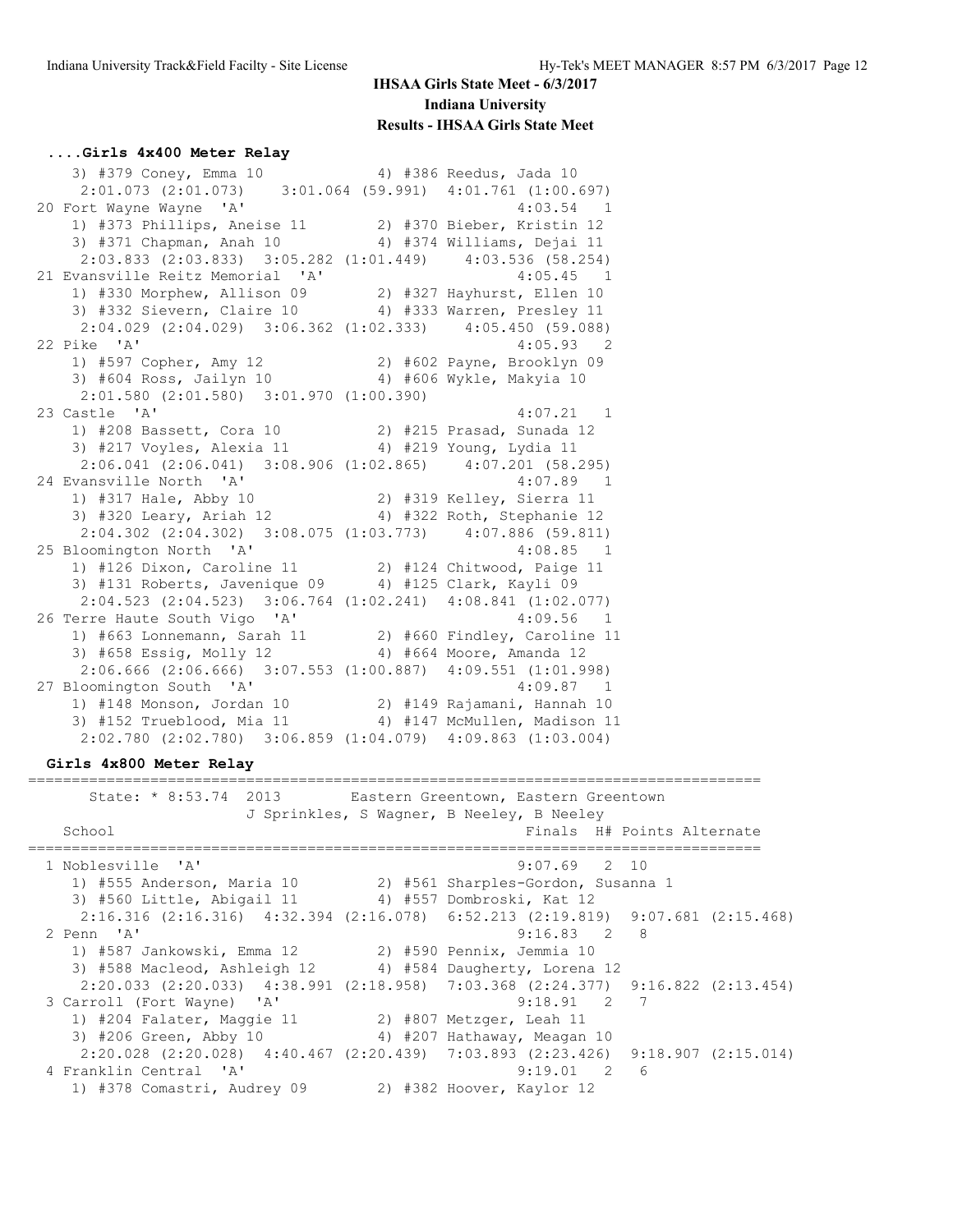#### **....Girls 4x800 Meter Relay**

3) #386 Reedus, Jada 10 4) #388 Traas, Shayla 10 2:16.199 (2:16.199)  $4:33.550$  (2:17.351)  $7:00.255$  (2:26.705)  $9:19.010$  (2:18.755)<br>5 Crown Point 'A' 9:19.95 2 5 5 Crown Point 'A' 9:19.95 2 5 1) #256 DeMars, Anna 10 2) #260 Graveel, Gabby 12 3) #274 Wylie, Hannah 11 4) #269 Russin, Maddie 09 2:20.837 (2:20.837) 4:46.599 (2:25.762) 7:07.786 (2:21.187) 9:19.950 (2:12.164) 6 Westfield 'A' 9:20.28 2 4 1) #726 Bailey, Lauren 12 2) #736 Spears, Sydney 11 3) #728 Brown, Gabby 12 4) #731 Dilick, Gabby 11 2:22.339 (2:22.339) 4:45.939 (2:23.600) 7:03.955 (2:18.016) 9:20.279 (2:16.324) 7 Carmel 'A' 9:20.55 2 3 1) #200 Morozov, Anna 11 2) #191 Haines, Sydney 09 3) #197 Khurram, Izza 10 4) #185 Bates, Phoebe 09 2:22.461 (2:22.461) 4:47.805 (2:25.344) 7:07.605 (2:19.800) 9:20.541 (2:12.936)<br>8 Brebeuf Jesuit 'A' 9:20.59 2 2 8 Brebeuf Jesuit 'A' 9:20.59 2 2 1) #159 Gallagher, Mikayla 11 2) #166 Simmons, Zoe 09 3) #164 O'Donnell, Katie 10 4) #163 Modrall, Katherine 11 2:20.914 (2:20.914) 4:48.113 (2:27.199) 7:03.184 (2:15.071) 9:20.588 (2:17.404) 9 Zionsville 'A' 9:20.97 2 1 1) #744 Allen, Margaret 09 2) #745 Brown, Logan 12 3) #746 Ellis, Angelina 12 4) #753 Romanyk, Madison 11  $2:17.955$  (2:17.955) 4:41.345 (2:23.390) 7:04.975 (2:23.630) 9:20.965 (2:15.990) 10 West Lafayette 'A' 9:21.65 2 1) #724 Udo-Imeh, Itoro 11 2) #719 Schultz, Mary 10 3) #721 Tate, Ellie 10 4) #722 Tate, Emma 10 2:18.236 (2:18.236) 4:39.696 (2:21.460) 7:01.805 (2:22.109) 9:21.647 (2:19.842) 11 Warsaw Community 'A' 9:28.24 1 1) #797 Craig, Anna 12 2) #700 Beckham, Remi 10 3) #702 Bohnenkamper, Emma 11 4) #710 Sanchez-Vijil, Angie 10 2:20.248 (2:20.248) 4:45.380 (2:25.132) 7:08.286 (2:22.906) 9:28.237 (2:19.951) 12 Lawrence North 'A' 9:32.30 1 1) #511 Watts, Mary 11 2) #509 Grider, Gabby 10 3) #506 Carson, Jean 12 4) #510 Riding, Shania 12 2:21.589 (2:21.589) 4:48.350 (2:26.761) 7:10.035 (2:21.685) 9:32.293 (2:22.258) 13 Warren Central 'A' 9:33.86 1 1) #691 Johnson, Destiny 12 2) #696 Waites, Keytorria 12 3) #693 Sullivan, Zoe 09 4) #697 Wells, Jamie 11 2:23.252 (2:23.252) 4:43.852 (2:20.600) 7:11.591 (2:27.739) 9:33.860 (2:22.269) 14 East Central 'A' 9:34.61 1 1) #285 Bittner, Abigail 11 2) #286 Fey, Emma 10 3) #288 Greiwe, Lily 10 4) #287 Greiwe, Lauren 10 2:27.664 (2:27.664) 4:49.704 (2:22.040) 7:11.727 (2:22.023) 9:34.608 (2:22.881) 15 Brownsburg 'A' 9:35.47 2 1) #171 Altier, Carly 09 2) #178 Rinehart, Lauren 09 3) #173 Boone, Anna 10 4) #176 Dixon, Brooke 09 2:21.998 (2:21.998) 4:45.845 (2:23.847) 7:15.407 (2:29.562) 9:35.465 (2:20.058) 16 Bloomington South 'A' 9:35.68 1 1) #139 Galuska, Toudora 11 2) #150 Rauh, Zoe 10 3) #138 Furr, Anneke 09 4) #147 McMullen, Madison 11 2:22.052 (2:22.052) 4:48.132 (2:26.080) 7:11.616 (2:23.484) 9:35.674 (2:24.058) 17 Columbia City 'A' 9:37.50 1 1) #246 Oddou, Eden 09 2) #247 Oddou, Lillie 09 3) #245 Keller, Lauren 11 4) #244 Early, Jasmine 09 2:27.059 (2:27.059) 4:51.144 (2:24.085) 7:20.301 (2:29.157) 9:37.500 (2:17.199) 18 Indianapolis Cathedral 'A' 9:37.64 1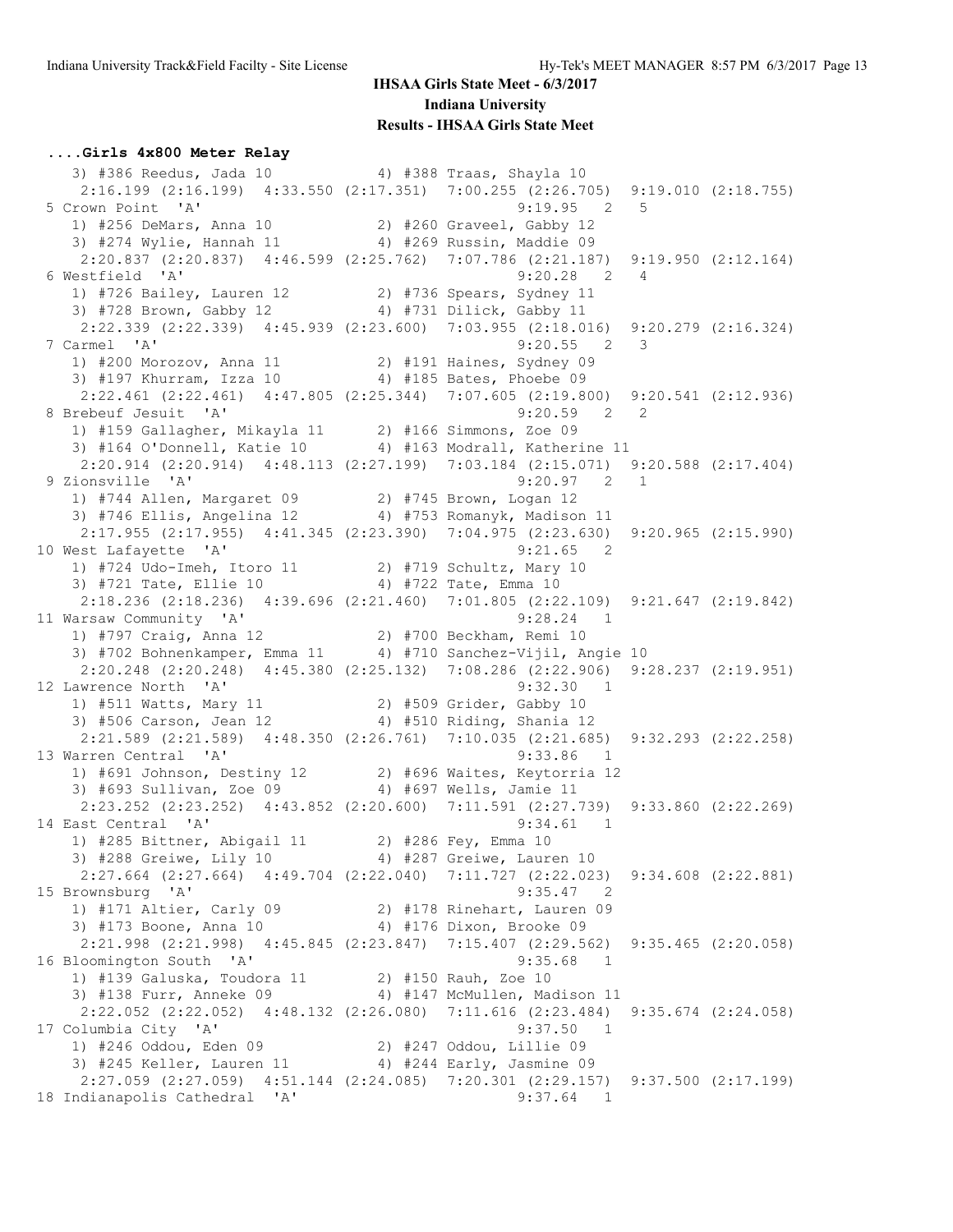#### **....Girls 4x800 Meter Relay**

 1) #464 Manley, Sydney 10 2) #465 McKinney, Audrey 09 3) #466 Miller, Kennedy 10 4) #462 Gallagher, Annie 11 2:26.153 (2:26.153) 4:53.694 (2:27.541) 7:16.706 (2:23.012) 9:37.639 (2:20.933) 19 Terre Haute South Vigo 'A' 9:42.22 1 1) #668 Russell, Mara 11 2) #654 Barton, Lily 09 3) #663 Lonnemann, Sarah 11 4) #664 Moore, Amanda 12 2:27.578 (2:27.578) 4:50.492 (2:22.914) 7:17.147 (2:26.655) 9:42.211 (2:25.064) 20 Lake Central 'A' 9:44.82 2 1) #486 Vandersteeg, Sydney 12 2) #482 Hunsley, Sarah 12 3) #483 Keith, Ellie 12 4) #480 Crague, Jennifer 12 2:26.858 (2:26.858) 4:57.526 (2:30.668) 7:22.708 (2:25.182) 9:44.815 (2:22.107) 21 Floyd Central 'A' 9:47.03 1 1) #346 Barba, Faith 11 2) #347 Batliner, Erica 11 3) #349 Fitzgerald, Gracie 12 4) #353 Pearce, Lillian 10 2:29.870 (2:29.870) 4:56.688 (2:26.818) 7:21.088 (2:24.400) 9:47.024 (2:25.936) 22 Homestead 'A' 9:48.27 1 1) #439 Bultemeyer, Evonne 12 2) #769 Walther, Katherine 09 3) #442 Jones, Rhyah 09 4) #445 Smith, Abby 10 2:24.131 (2:24.131) 4:56.463 (2:32.332) 7:25.160 (2:28.697) 9:48.268 (2:23.108) 23 Evansville Reitz Memorial 'A' 9:53.18 1 1) #325 Delancey, Rachel 10 2) #330 Morphew, Allison 09 3) #326 Haseman, Izzy 09 4) #329 Jung, Grace 09 2:24.185 (2:24.185) 4:51.310 (2:27.125) 7:21.573 (2:30.263) 9:53.180 (2:31.607)<br>ighland 'A' 10:00.62 2 24 Highland 'A' 10:00.62 2 1) #427 Lee, Ciera 10 2) #426 Aurand, Grace 09 3) #428 McCormick, Moriah 12 4) #430 Polen, Kayla 10 2:22.813 (2:22.813) 4:53.268 (2:30.455) 7:30.530 (2:37.262) 10:00.614 (2:30.084) 25 Dekalb 'A' 10:13.83 2 1) #281 Beckmann, Lauren 11 2) #774 Smith, Maya 09 3) #283 Smith, Aiden 11 4) #284 Snyder, Mady 10 2:36.156 (2:36.156) 5:02.654 (2:26.498) 7:38.180 (2:35.526) 10:13.821 (2:35.641) 26 Castle 'A' 10:16.27 1 1) #211 Felker, Seve 10 2) #215 Prasad, Sunada 12 3) #217 Voyles, Alexia 11 4) #213 Luker, Shelby 09  $2:31.663$  (2:31.663) 5:01.779 (2:30.116) 7:38.161 (2:36.382) 10:16.261 (2:38.100)<br>Loomington North 'A' 10:16.90 1 27 Bloomington North 'A' 10:16.90 1 1) #123 Carver, Mackenzie 09 2) #127 Farmer, Bella 11 3) #130 Popp, Jenna 10 4) #125 Clark, Kayli 09 2:32.674 (2:32.674) 5:10.497 (2:37.823) 7:40.521 (2:30.024) 10:16.891 (2:36.370)

#### **Girls High Jump**

================================================================================= State: \* 6-00 1985 Angela Bradburn, Norwell Name The Year School Team Points Alternate ================================================================================= 1 # 563 Tyler, Shelby 10 Noblesville 5-10.00 10 5-00 5-02 5-03 5-04 5-05 5-06 5-07 5-08 5-09 5-10 5-11 P O P O O XO O O O O XXX<br>
P O P O O XO O O O XXX<br>
747 Isenbarger, Katie 11 Zionsville<br>
5-08.00 8 2 # 747 Isenbarger, Katie 11 Zionsville 5-00 5-02 5-03 5-04 5-05 5-06 5-07 5-08 5-09 P P P XO P O XO O XXX 3 # 254 Crandall, Haylea 09 Crawford County 5-07.00 7 5-00 5-02 5-03 5-04 5-05 5-06 5-07 5-08 P XXO P O P XO O XXX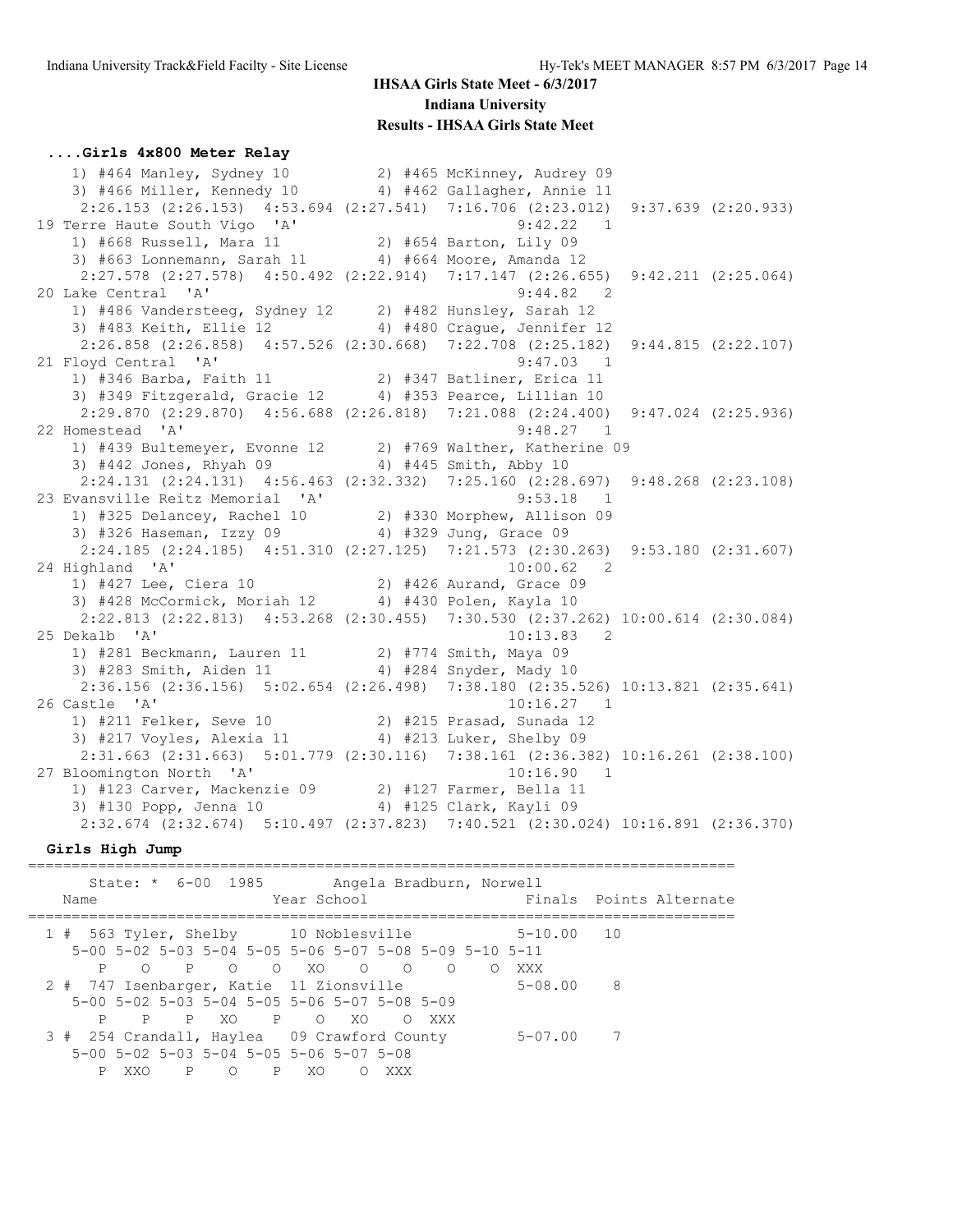### **....Girls High Jump**

| 4 # 118 Goss, Khera 69 Ben Davis<br>5-00 5-02 5-03 5-04 5-05 5-06 5-07          |           | $5 - 06.00$ 6 |  |
|---------------------------------------------------------------------------------|-----------|---------------|--|
| 0 0 0 XO 0 0 XXX                                                                |           |               |  |
| 5 # 632 Wanner, Addie 11 South Adams 5-05.00 5                                  |           |               |  |
| 5-00 5-02 5-03 5-04 5-05 5-06                                                   |           |               |  |
| P O O XO O XXX                                                                  |           |               |  |
| 6 # 376 Bell, Janea 12 Franklin Central 55-05.00 3.50                           |           |               |  |
| 5-00 5-02 5-03 5-04 5-05 5-06                                                   |           |               |  |
| P O O O XXO XXX                                                                 |           |               |  |
| 6 # 542 Erwin, Corin 12 Munster 55-05.00 3.50                                   |           |               |  |
| $5-00$ $5-02$ $5-03$ $5-04$ $5-05$ $5-06$                                       |           |               |  |
| O O O O XXO XXX                                                                 |           |               |  |
| 8 # 231 Leatherman, Melea 10 Central Noble 5-04.00 2                            |           |               |  |
| 5-00 5-02 5-03 5-04 5-05                                                        |           |               |  |
| O O O O XXX                                                                     |           |               |  |
| 9 # 196 James, Amiyah 11 Carmel<br>$5 - 00$ $5 - 02$ $5 - 03$ $5 - 04$ $5 - 05$ |           | $J5-04.00 1$  |  |
| O XO P O XXX                                                                    |           |               |  |
| 10 # 671 Peters, Hailley 12 Trinity Lutheran 55-04.00                           |           |               |  |
| 5-00 5-02 5-03 5-04 5-05                                                        |           |               |  |
| O XO O XO XXX                                                                   |           |               |  |
| 11 # 391 Pentecost, Cailyn 09 Fremont 55-04.00                                  |           |               |  |
| 5-00 5-02 5-03 5-04 5-05                                                        |           |               |  |
| O O XXO XO XXX                                                                  |           |               |  |
| 12 # 755 Sheridan, Megan 10 Zionsville 55-04.00                                 |           |               |  |
| $5 - 00$ $5 - 02$ $5 - 03$ $5 - 04$ $5 - 05$                                    |           |               |  |
| O XO XO XXO XXX                                                                 |           |               |  |
| 13 # 575 White, Faith 11 North Miami 5-03.00                                    |           |               |  |
| 5-00 5-02 5-03 5-04                                                             |           |               |  |
| O XO O XXX<br>13 # 403 Weston, Olivia 11 Greenwood Community 5-03.00            |           |               |  |
| 5-00 5-02 5-03 5-04                                                             |           |               |  |
| XO O O XXX                                                                      |           |               |  |
| 15 # 706 Day, Alexie 11 Warsaw Community 5-03.00                                |           |               |  |
| 5-00 5-02 5-03 5-04                                                             |           |               |  |
| O XO XO XXX                                                                     |           |               |  |
| 16 # 279 Black, Kyara 11 Danville 55-03.00                                      |           |               |  |
| $5 - 00$ $5 - 02$ $5 - 03$ $5 - 04$                                             |           |               |  |
| XO XO XO XXX                                                                    |           |               |  |
| 17 # 422 Harris, Eris 10 Hammond Bishop Noll J5-03.00                           |           |               |  |
| $5 - 00$ $5 - 02$ $5 - 03$ $5 - 04$                                             |           |               |  |
| XO XXO XXO XXX                                                                  |           |               |  |
| 18 # 477 Pham, Lana                                                             | 12 Kokomo | $5 - 02.00$   |  |
| $5 - 00$ $5 - 02$ $5 - 03$<br>O O XXX                                           |           |               |  |
| 19 # 512 Wilson, Caroline 11 Linton-Stockton                                    |           | J5-02.00      |  |
| $5 - 00$ $5 - 02$ $5 - 03$                                                      |           |               |  |
| XO O XXX                                                                        |           |               |  |
| 20 # 316 Eder, Claudia 11 Evansville North 55-02.00                             |           |               |  |
| $5 - 00$ $5 - 02$ $5 - 03$                                                      |           |               |  |
| O XO XXX                                                                        |           |               |  |
| 21 # 652 Thomas, Aleiagh 09 Switzerland County 55-02.00                         |           |               |  |
| $5 - 00$ $5 - 02$ $5 - 03$                                                      |           |               |  |
| XO XO XXX                                                                       |           |               |  |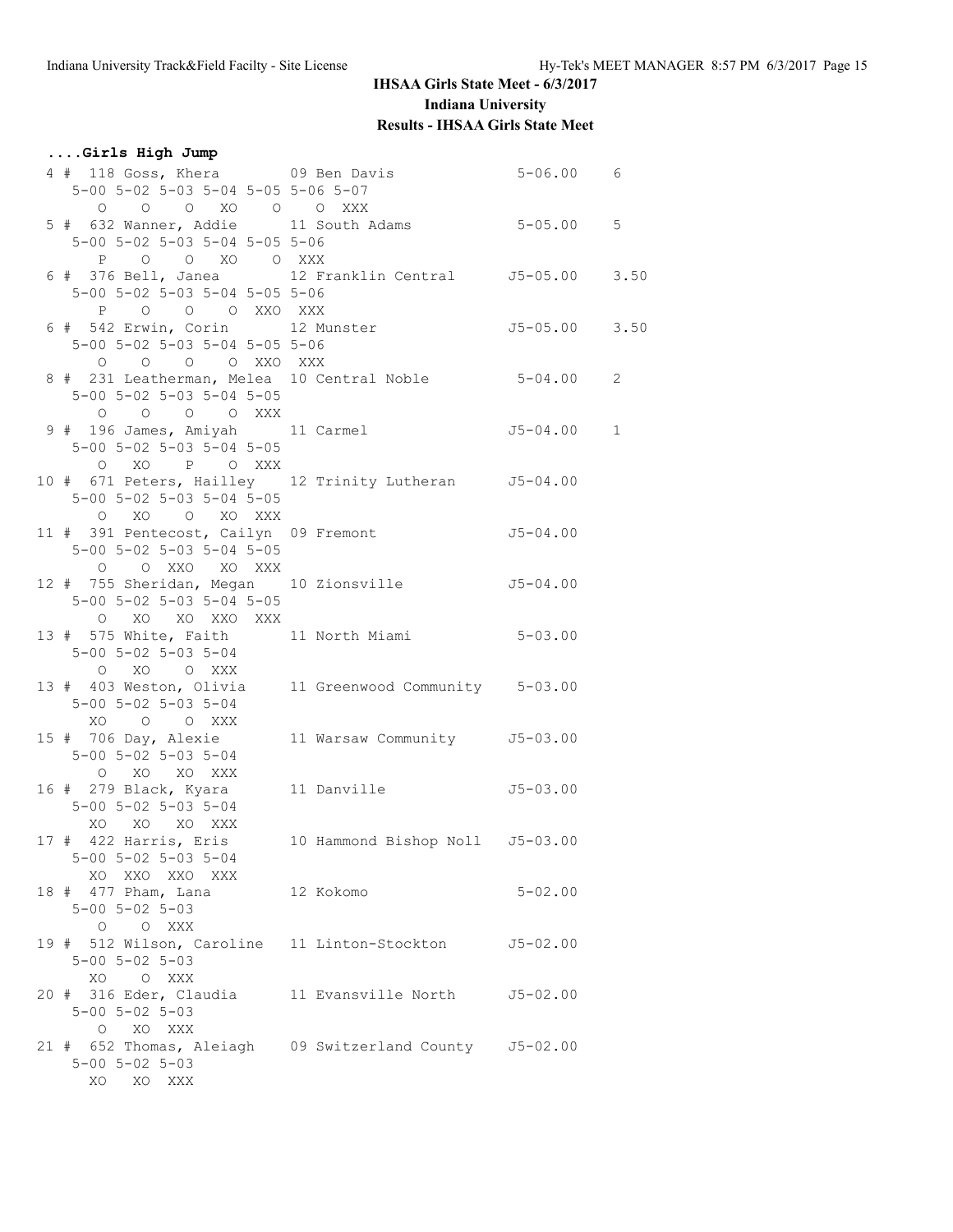| Girls High Jump                                                                               |              |
|-----------------------------------------------------------------------------------------------|--------------|
| 22 # 591 Baird, Caitlin 10 Perry Meridian 55-02.00<br>$5 - 00$ $5 - 02$ $5 - 03$<br>O XXO XXX |              |
| 23 # 596 Orr, Heather 12 Perry Meridian<br>$5 - 00$ $5 - 02$<br>O XXX                         | $5 - 00.00$  |
| 23 # 401 Hampton, Arieaunn 12 Greensburg<br>$5 - 00$ $5 - 02$<br>O XXX                        | $5 - 00.00$  |
| 23 # 334 Bontrager, Chloe 10 Fairfield<br>$5 - 00$ $5 - 02$<br>O XXX                          | $5 - 00.00$  |
| 23 # 686 Hicks, Asia 12 Warren Central<br>$5 - 00$ $5 - 02$<br>O XXX                          | $5 - 00.00$  |
| 27 # 541 Brown, Imani 09 Munster<br>$5 - 00$ $5 - 02$<br>XXO XXX                              | $J5 - 00.00$ |
| -- # 350 Freiberger, Spenc 09 Floyd Central<br>$5 - 00$<br>XXX                                | NΗ           |

### **Girls Pole Vault**

|  |                                                                                    | ==============================                                                                            |               | ================================= |
|--|------------------------------------------------------------------------------------|-----------------------------------------------------------------------------------------------------------|---------------|-----------------------------------|
|  |                                                                                    | State: * 13-06.25 2009 Ellie McCardwell, Pendleton Hts                                                    |               |                                   |
|  |                                                                                    | 1 # 418 Drish, Kennedy 10 Hamilton Southea 12-00.00 10<br>10-00 10-06 11-00 11-03 11-06 11-09 12-00 12-04 |               |                                   |
|  | 10-00 10-06 11-00 11-03 11-06 11-09 12-00<br>P O O O O XO XXX                      | P O O O O O XO XXX                                                                                        |               |                                   |
|  |                                                                                    | 3 # 222 Falcone, Kylie 12 Center Grove 511-09.00 7<br>10-00 10-06 11-00 11-03 11-06 11-09 12-00           |               |                                   |
|  | XO O XO XO XXO XXO XXX<br>10-00 10-06 11-00 11-03 11-06 11-09                      | 4 # 720 Siciliano, Maria 11 West Lafayette 11-06.00                                                       |               | 6                                 |
|  | P O XO O XXO XXX<br>10-00 10-06 11-00 11-03 11-06                                  | 5 # 413 Bray, Jessica 11 Hamilton Southea 11-03.00 5                                                      |               |                                   |
|  | XO O O XXX<br>10-00 10-06 11-00 11-03 11-06                                        | 6 # 538 Costello, Mary 12 Mishawaka Marian J11-03.00 4                                                    |               |                                   |
|  | O O XO XO XXX<br>7 # 218 Wilson, Maddie 11 Castle<br>10-00 10-06 11-00 11-03 11-06 |                                                                                                           | $J11-03.00$ 3 |                                   |
|  | P XO XO XO XXX<br>10-00 10-06 11-00 11-03                                          | 8 # 170 Fields, Madison 12 Brown County 11-00.00 1.50                                                     |               |                                   |
|  | $O$ $O$ $O$ $XXX$<br>10-00 10-06 11-00 11-03<br>P P O XXX                          | 8 # 673 Clark, Brittney 11 Valparaiso 11-00.00 1.50                                                       |               |                                   |
|  |                                                                                    |                                                                                                           |               |                                   |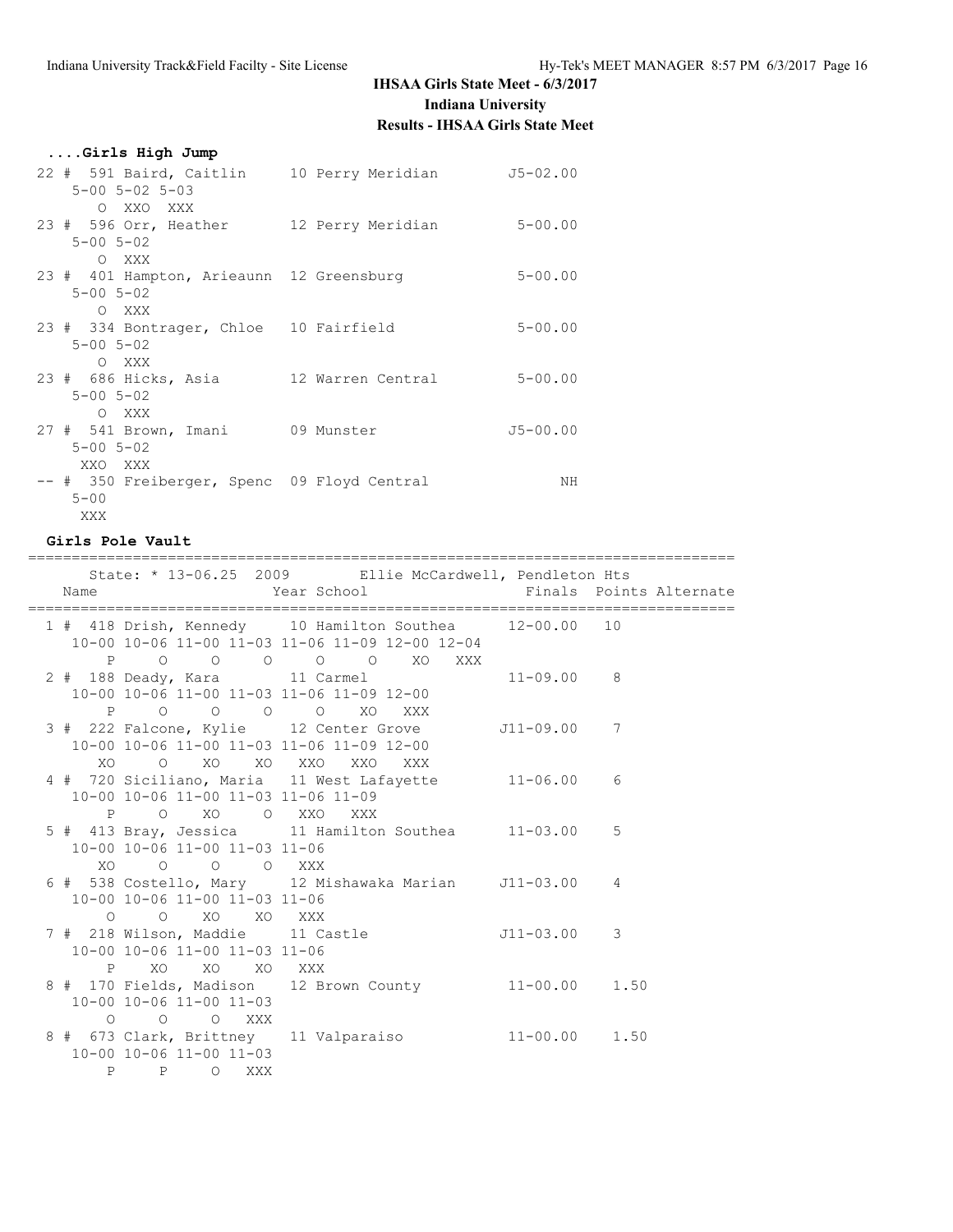|                             | Girls Pole Vault                                                               |                                                          |               |
|-----------------------------|--------------------------------------------------------------------------------|----------------------------------------------------------|---------------|
|                             | 10 # 101 Cranston, Ali 11 Angola<br>10-00 10-06 11-00 11-03<br>O XO XO XXX     | $J11-00.00$                                              |               |
|                             | 10-00 10-06 11-00 11-03<br>O XXO XO XXX                                        | 11 # 609 Joseph, Lauren 11 Plainfield 511-00.00          |               |
|                             | 12 # 234 Heideman, Zoi 11 Chesterton<br>10-00 10-06 11-00 11-03<br>O O XXO XXX |                                                          | $J11-00.00$   |
|                             | 13 # 601 Moore, Adrianna 11 Pike<br>10-00 10-06 11-00 11-03<br>O XXO XXO XXX   |                                                          | $J11 - 00.00$ |
|                             | 13 # 458 Young, Megan<br>10-00 10-06 11-00 11-03<br>XO XO XXO XXX              | 11 Cardinal Ritter J11-00.00                             |               |
|                             | 10-00 10-06 11-00<br>O XO XXX                                                  | 15 # 243 Jaquay, Rachel 10 Churubusco 10-06.00           |               |
|                             | 10-00 10-06 11-00<br>O XO XXX                                                  | 15 # 502 Steinhardt, Sydne 12 Lawrence Central 10-06.00  |               |
|                             | 17 # 586 George, Amanda 11 Penn<br>10-00 10-06 11-00<br>O XXO XXX              |                                                          | $J10 - 06.00$ |
| $10 - 00$ $10 - 06$         | O XXX                                                                          | 18 # 630 Diemer, Erin 12 Shelbyville 10-00.00            |               |
| $10 - 00$ $10 - 06$         | O XXX                                                                          | 18 # 398 Jones, Emily 12 Greenfield-Central 10-00.00     |               |
| $10 - 00$ $10 - 06$         | XO XXX                                                                         | 20 # 741 Sanders, Chloe 11 Whiteland Community J10-00.00 |               |
| $10 - 00 10 - 06$<br>XO XXX |                                                                                | 20 # 327 Hayhurst, Ellen 10 EV Reitz Memoria J10-00.00   |               |
| $10 - 00 10 - 06$           | XO XXX                                                                         | 20 # 504 Bakx, Carolyn 10 Lawrence North J10-00.00       |               |
|                             | $10 - 00$ $10 - 06$<br>XXO XXX                                                 | 23 # 607 Hill, Kayla 11 Pioneer 510-00.00                |               |
| $10 - 00$ $10 - 06$         | XXO XXX                                                                        | 23 # 653 Kissinger, Abby 10 TH North Vigo J10-00.00      |               |
| $10 - 00$<br>XXX            | -- # 356 Garrett, Grace 12 FW Bishop Dwenge                                    |                                                          | ΝH            |
| $10 - 00$<br>XXX            | -- # 423 Sowonik, Carli 12 Hebron                                              |                                                          | NH            |
| $10 - 00$<br>$\mathbf{XXX}$ | -- # 316 Eder, Claudia 11 Evansville North                                     |                                                          | ΝH            |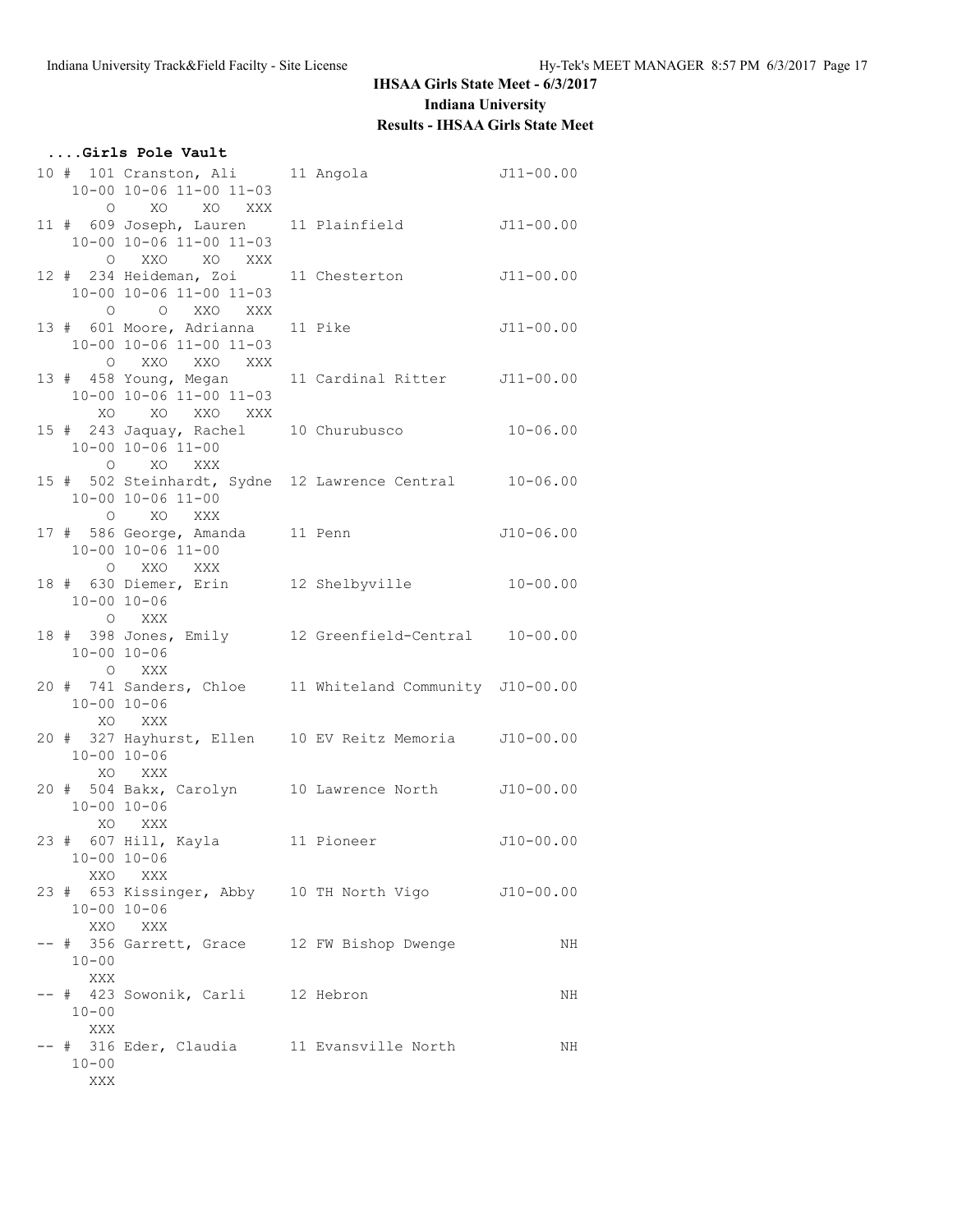**Girls Long Jump**

| -----------------------------<br>State: * 20-04 1986 Tonya Sedwick, Jeffersonville                                                                            |                    | Finals Wind Points Alternate |  |
|---------------------------------------------------------------------------------------------------------------------------------------------------------------|--------------------|------------------------------|--|
| 1 # 624 Saylor, Paige 12 Roncalli 19-01.00 -0.6 10<br>$17-06.25(-0.5)$ $18-01.50(-1.4)$ $18-08.50(0.4)$ $19-01(-0.6)$ $18-06.25(0.1)$ $18-10(-0.3)$           |                    |                              |  |
| 2 # 711 Davis, Kaitlyn 12 Washington 18-11.50 -0.3 8                                                                                                          |                    |                              |  |
| $17-11.25(-1.5)$ FOUL $(-0.8)$ $18-03.50(-0.5)$ FOUL $(+0.0)$ FOUL $(-0.7)$ $18-11.50(-0.3)$<br>3 # 263 LaCosse, Kristen 12 Crown Point 18-09.50 0.5 7        |                    |                              |  |
| FOUL(-0.4) FOUL(-1.4) $17-08.25(-0.8)$ $18-07(-0.5)$ $18-09.50(0.5)$ FOUL(-0.8)<br>4 # 499 Norwood, Jai-Lyn 11 Lawrence Central 18-07.75 NWI                  |                    | -6                           |  |
| $16-10 (-2.3)$ FOUL $(-0.1)$ $18-02.75 (-0.9)$ FOUL $(-0.1)$ $18-07.75 (-0.0)$ $18-07 (-0.0)$<br>5 # 747 Isenbarger, Katie 11 Zionsville 17-10.25 -0.1        |                    | 5                            |  |
| FOUL $(+0.0)$ 16-10.50 $(-0.2)$ 17-07.25 $(0.4)$ 17-10.25 $(-0.1)$ 17-07 $(-0.7)$ 17-09.25 $(-0.8)$<br>6 # 297 Moriarity, Lexie 11 East Noble 17-09.50 -0.9 4 |                    |                              |  |
| $17-08.25(0.7)$ FOUL(-0.7) $17-04.75(0.4)$ $17-00$ (-1.2) $17-04.25(-0.1)$ $17-09.50(-0.9)$<br>7 # 368 Grider, Alexis 11 FW Southside 517-09.50 -0.3 3        |                    |                              |  |
| $16-04.25(-1.4)$ $16-04(-2.1)$ $17-09.50(-0.3)$ $FOUL(-0.9)$ $17-01.50(-0.8)$ $17-03.25(-0.4)$                                                                |                    |                              |  |
| 8 # 362 Muhammad, Kyara 12 Fort Wayne Northrop 17-09.00 -1.5 2<br>$17-01(-1.4)$ $17-09(-1.5)$ FOUL $(0.9)$ FOUL $(-0.5)$ $17-05.25(-0.2)$ $17-07(-0.6)$       |                    |                              |  |
| 9 # 575 White, Faith 11 North Miami 17-08.25 0.1 1<br>$16-10.75(0.3)$ $17-05.75(-0.1)$ $16-09.75(-1.3)$ $15-09(0.8)$ $16-01(-1.0)$ $17-08.25(0.1)$            |                    |                              |  |
| 10 # 223 Goines, Haley 11 Center Grove 17-06.75 -0.4<br>17-02.75(-1.2) 16-10.25(-1.4) 17-06.75(-0.4) FOUL FOUL FOUL                                           |                    |                              |  |
| 11 # 154 Mockobee, Hallie 11 Boonville<br>FOUL $(-1.2)$ FOUL $(-2.6)$ 17-05.25 $(-0.6)$                                                                       | $17 - 05.25 - 0.6$ |                              |  |
| 12 # 107 Mitchell, Diamond 12 Avon<br>FOUL $(-0.7)$ FOUL $(-1.1)$ 17-03.75 $(0.1)$                                                                            | $17 - 03.75$ 0.1   |                              |  |
| 13 # 603 Ricker-Hurley, Ka 09 Pike<br>$17-03.25(-0.7)$ $16-09.50(-0.2)$ $16-01.50(-0.1)$                                                                      | $17 - 03.25 - 0.7$ |                              |  |
| 14 # 618 Slaughter, Naimah 10 Rock Creek Academy 17-01.50 -1.2                                                                                                |                    |                              |  |
| FOUL $(-0.9)$ 16-09.75 $(-2.0)$ 17-01.50 $(-1.2)$<br>15 # 631 Welch, Brittany 10 Sheridan                                                                     | $J17 - 01.50$      | 1.2                          |  |
| $16-07.25(-2.5)$ $16-03.50(-1.8)$ $17-01.50(1.2)$<br>16 # 626 Sonderman, Emily 09 Roncalli                                                                    | $17 - 00.75$ 0.2   |                              |  |
| FOUL $(-0.4)$ 17-00.75 $(0.2)$ 16-11.50 $(-0.1)$<br>17 # 574 Lefebvre, Carlee 12 North Miami                                                                  | $J17-00.75 -1.0$   |                              |  |
| $17-00.75(-1.0)$ FOUL $(-1.3)$ $16-09(-1.3)$<br>18 # 534 McHenry, Payton 10 Merrillville 16-11.25 -0.9                                                        |                    |                              |  |
| $16-03.25(-1.9)$ $15-03(-2.9)$ $16-11.25(-0.9)$<br>19 # 638 Barker, Aubrey 10 South Putnam                                                                    | $16 - 08.75 - 0.3$ |                              |  |
| $16-08.75(-0.3)$ FOUL $(+0.0)$ $15-11.50(-1.6)$<br>20 # 549 Cathey, Allyson 11 New Albany                                                                     | $16 - 06.50 - 1.1$ |                              |  |
| FOUL $(-0.9)$ 16-06.50 $(-1.1)$ FOUL $(-1.0)$<br>21 # 280 Lombardo, Alicia 10 Danville                                                                        | $16 - 05.75 - 1.3$ |                              |  |
| $13-05.50(-0.2)$ $14-04.75(-2.4)$ $16-05.75(-1.3)$<br>22 # 390 Hill, Ashlan<br>09 Franklin County                                                             | $16 - 05.50 + 0.0$ |                              |  |
| $16-01.50(-1.0)$ $15-03.50(-2.2)$ $16-05.50(+0.0)$                                                                                                            |                    |                              |  |
| 23 # 712 Lamle, Hannah-Mar 11 Wawasee<br>$16-04.50(-0.4)$ 15-09.50(-2.1) FOUL(-0.6)                                                                           | $16 - 04.50$       | $-0.4$                       |  |
| 24 # 632 Wanner, Addie 11 South Adams<br>FOUL $(-1.8)$ 16-04.25 $(-1.8)$ FOUL $(+0.0)$                                                                        | $16 - 04.25$       | $-1.8$                       |  |
| 25 # 117 Gomillia, Anajah 10 Ben Davis<br>$16-03.75(-1.0)$ FOUL $(-2.2)$ FOUL $(0.8)$                                                                         | $16 - 03.75 - 1.0$ |                              |  |
| 26 # 182 Reed, Jai<br>09 Calumet<br>$16-00.75(-0.6)$ $15-06(-0.8)$ $15-06.75(-1.6)$                                                                           | $16 - 00.75 - 0.6$ |                              |  |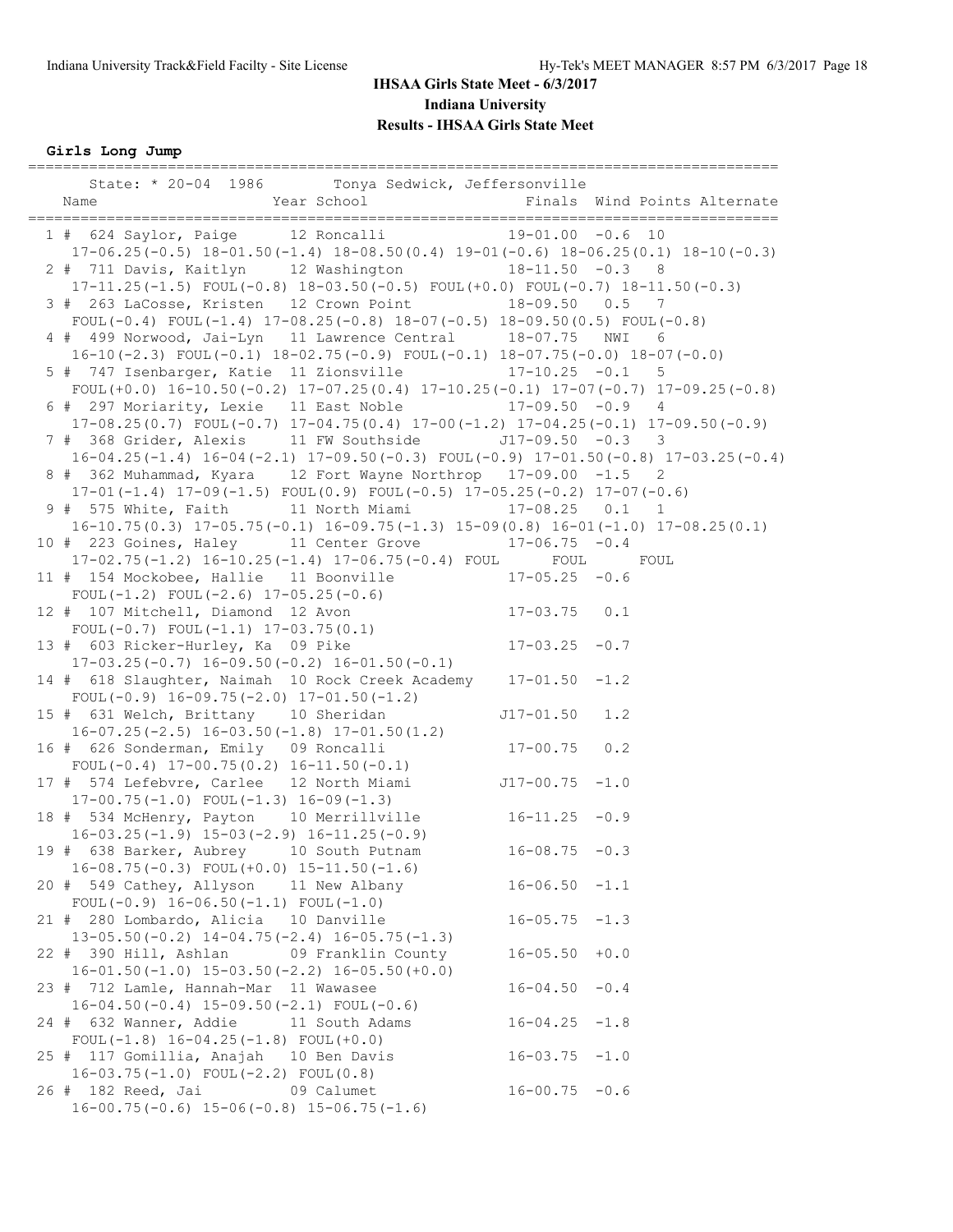### **....Girls Long Jump**

 27 # 581 Smith, Hadleigh 11 Orleans J16-00.75 -1.9 FOUL( $-1.1$ ) FOUL( $-2.6$ ) 16-00.75( $-1.9$ )

### **Girls Shot Put**

|  | State: * 50-09 2011 Tori Bliss, Portage                                                                     |   |
|--|-------------------------------------------------------------------------------------------------------------|---|
|  | 1 # 479 Henderson, Essenc 12 Lafayette Jefferson 46-11.75 10<br>40-04.25 43-00.50 46-11.75 45-09 FOUL FOUL  |   |
|  | 2 # 613 Farley, Victoria 12 Portage 45-06.00 8<br>40-09.25 FOUL 42-00.75 45-06 44-03.75 43-03.50            |   |
|  | 3 # 725 Weatherly, Ashley 10 West Lafayette 43-05.00 7<br>37-04 FOUL 43-05 39-10.50 40-09.25 41-05.50       |   |
|  | 4 # 676 Ochs, Madison 11 Valparaiso 43-03.75 6<br>41-02.50 42-11 39-10.50 41-00 43-03.75 43-01.75           |   |
|  | 5 # 366 Tiney-Williams, A 11 Fort Wayne Northrop 42-10.00<br>39-07.75 42-10 40-11.75 40-00.25 FOUL 41-04.50 | 5 |
|  | 6 # 106 Hopkins, Katrinia 12 Avon 41-05.75 4<br>40-06.25 41-05.75 40-00.75 38-02 FOUL 39-00                 |   |
|  | 7 # 112 Adams, Aiyana 12 Ben Davis 41-05.00<br>$41-05$ $40-09.25$ $41-01$ $37-04.75$ $39-00.25$ FOUL        | 3 |
|  | 8 # 113 Akinrinsola, Simi 11 Ben Davis 41-04.75 2<br>37-03 FOUL 41-04.75 FOUL 38-09.25 39-11                |   |
|  | 9 # 122 Barbee, Dontrice 11 Bloomington North 41-03.25 1<br>39-09.75 39-08.75 41-03.25 FOUL FOUL 40-01      |   |
|  | 10 # 605 Wilder, Janelle 12 Pike 40-10.75<br>FOUL 36-05.75 40-10.75 38-10 36-07.75 39-00.75                 |   |
|  | 11 # 593 Hill, Alexis 12 Perry Meridian 40-09.00<br>$39-06$ $39-09.75$ $40-09$                              |   |
|  | 12 # 296 Allen, Lanie 12 East Noble 40-05.50<br>33-07.25 38-01.50 40-05.50                                  |   |
|  | 13 # 678 Anderson, Deysha 12 Warren Central 40-03.00<br>FOUL FOUL 40-03                                     |   |
|  | 14 # 109 Nichols, Haley 09 Avon 40-01.75<br>FOUL 35-05 40-01.75                                             |   |
|  | 15 # 400 Grimes, Lily 10 Greensburg 39-08.00<br>38-02 39-08 39-02.50                                        |   |
|  | 16 # 475 Truesdell, Kayla 10 Jennings County 39-04.75<br>35-06.75 39-04.75 38-06.75                         |   |
|  | 17 # 576 Ball, Hannah 12 North White 38-10.75<br>36-10.50 38-10.75 FOUL                                     |   |
|  | 18 # 739 Adams, Micheala 11 Whiteland Community 38-09.75<br>$38 - 09.75$ $32 - 08.25$ $31 - 05$             |   |
|  | 19 # 134 Walls, Elaina 11 Bloomington North 38-03.50<br>$36 - 00.50$ $38 - 03.50$ $37 - 11$                 |   |
|  | 20 # 612 Robinson, CeCe 10 Plymouth<br>$38 - 00.75$<br>36-06 36-02 38-00.75                                 |   |
|  | 21 # 489 Fitch, Kloee 12 Lakeland 38-00.25<br>37-11 35-11.50 38-00.25                                       |   |
|  | 22 # 517 Leas, Savannah 12 Madison-Grant 36-11.25<br>$34-09.75$ $36-01$ $36-11.25$                          |   |
|  | 23 # 645 Meyer, Karli 11 Southridge<br>$36 - 10.00$<br>$36-10$ $34-01.25$ $35-11.25$                        |   |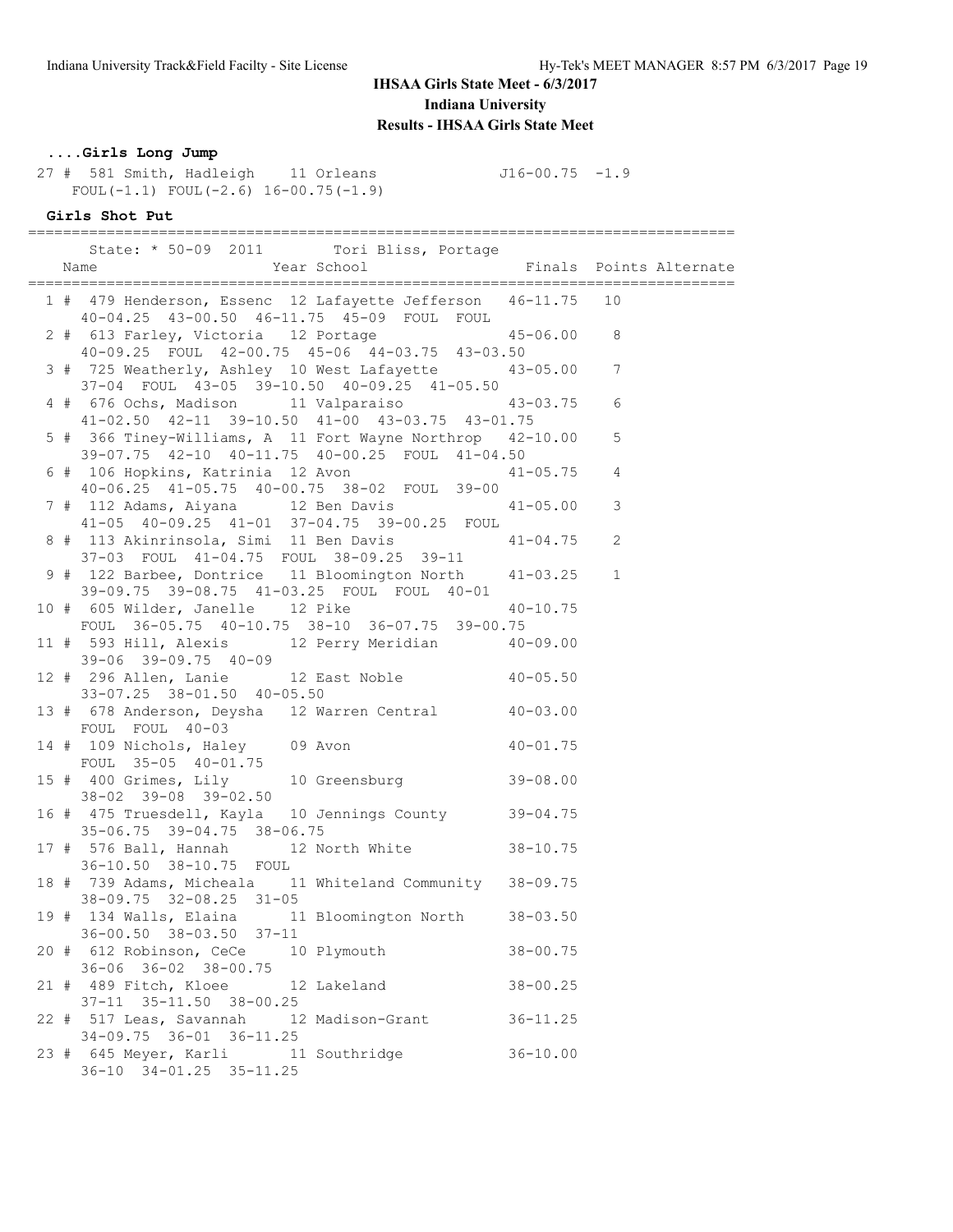### **....Girls Shot Put**

| 24 # 210 Chinn, Mikayla           | 12 Castle                                             | $36 - 04.00$ |
|-----------------------------------|-------------------------------------------------------|--------------|
| $34 - 08$ $35 - 11$ $36 - 04$     |                                                       |              |
|                                   | 25 # 299 Ware, Jordan 12 Elkhart Central              | $36 - 02.00$ |
| $36 - 02$ $35 - 03.25$ $32 - 07$  |                                                       |              |
| 26 # 404 Piper, Kayla 12 Griffith |                                                       | $36 - 00.75$ |
| 35-04.75 36-00.75 FOUL            |                                                       |              |
|                                   | 27 # 309 Sanders, Zion 12 Evansville Central 35-11.75 |              |
| $34-10.75$ $35-11.75$ $34-06.25$  |                                                       |              |
|                                   |                                                       |              |

### **Girls Discus Throw**

=================================================================================

|  |                                                                                   | State: * 168-06 2013 Adriana Brown, Lawrence Central                                             |              |                |
|--|-----------------------------------------------------------------------------------|--------------------------------------------------------------------------------------------------|--------------|----------------|
|  | Name                                                                              | Year School <a> Finals Points Alternate</a> Finals Points Alternate                              |              |                |
|  |                                                                                   | 1 # 479 Henderson, Essenc 12 Lafayette Jefferson 158-01 10                                       |              |                |
|  | 140-10 156-04 155-00 142-04 158-01 FOUL<br>2 # 716 Harris, Kaia 12 West Lafayette | 133-00 134-04 137-02 139-07 116-11 138-01                                                        | $139 - 07$ 8 |                |
|  | 3 # 507 Carter, Princess 12 Lawrence North                                        | 133-11 131-02 FOUL FOUL 126-09 135-05<br>4 # 564 Avant, KayJah 12 North Central 133-07           | $135 - 05$ 7 |                |
|  | FOUL 133-07 FOUL 122-02 FOUL 123-09                                               |                                                                                                  |              | 6              |
|  | 5 # 489 Fitch, Kloee 12 Lakeland                                                  | 122-11 124-01 128-01 129-06 131-09 126-04                                                        | $131 - 09$   | 5              |
|  | 6 # 109 Nichols, Haley 09 Avon<br>127-03 FOUL 120-08 FOUL 129-00 123-08           |                                                                                                  | 129-00       | $\overline{4}$ |
|  | 114-02 FOUL 126-07 123-04 127-05 111-05                                           | 7 # 740 Emberton, Reagan 10 Whiteland Community 127-05                                           |              | 3              |
|  | 118-11 124-08 FOUL 127-05 FOUL FOUL                                               | 8 # 594 Hill, Sadie 11 Perry Meridian 5127-05                                                    |              | 2              |
|  | 9 # 676 Ochs, Madison 11 Valparaiso<br>125-09 119-04 113-03 FOUL 116-01 111-02    |                                                                                                  | $125 - 09$   | $\mathbf{1}$   |
|  |                                                                                   | 10 # 475 Truesdell, Kayla 10 Jennings County 125-07<br>125-07 119-04 117-09 108-02 116-03 120-05 |              |                |
|  | 113-04 124-07 118-09                                                              | 11 # 381 Evans, Cassandra 09 Franklin Central 124-07                                             |              |                |
|  | 12 # 106 Hopkins, Katrinia<br>102-07 123-07 115-05                                | 12 Avon                                                                                          | $123 - 07$   |                |
|  | 13 # 397 Flora, Jennifer<br>102-00 120-11 122-08                                  | 12 Greenfield-Central 122-08                                                                     |              |                |
|  | 14 # 611 Horvath, Nicole<br>119-11 119-06 FOUL                                    | 12 Plymouth                                                                                      | 119-11       |                |
|  | 15 # 576 Ball, Hannah<br>119-08 FOUL 115-08                                       | 12 North White 119-08                                                                            |              |                |
|  | 16 # 577 Heimlich, Maci<br>FOUL 119-04 119-02                                     | 11 North White 119-04                                                                            |              |                |
|  | 17 # 358 Barnes, Markalah<br>119-03 116-04 104-05                                 | 10 Fort Wayne Northrop 119-03                                                                    |              |                |
|  | 18 # 181 Vaught, Trentity<br>109-10 109-00 118-03                                 | 12 Brownstown Central 118-03                                                                     |              |                |
|  | 19 # 616 Kem, Katie<br>117-04 114-05 FOUL                                         | 12 Rensselaer Central 117-04                                                                     |              |                |
|  | 20 # 134 Walls, Elaina<br>FOUL FOUL 116-07                                        | 11 Bloomington North 116-07                                                                      |              |                |